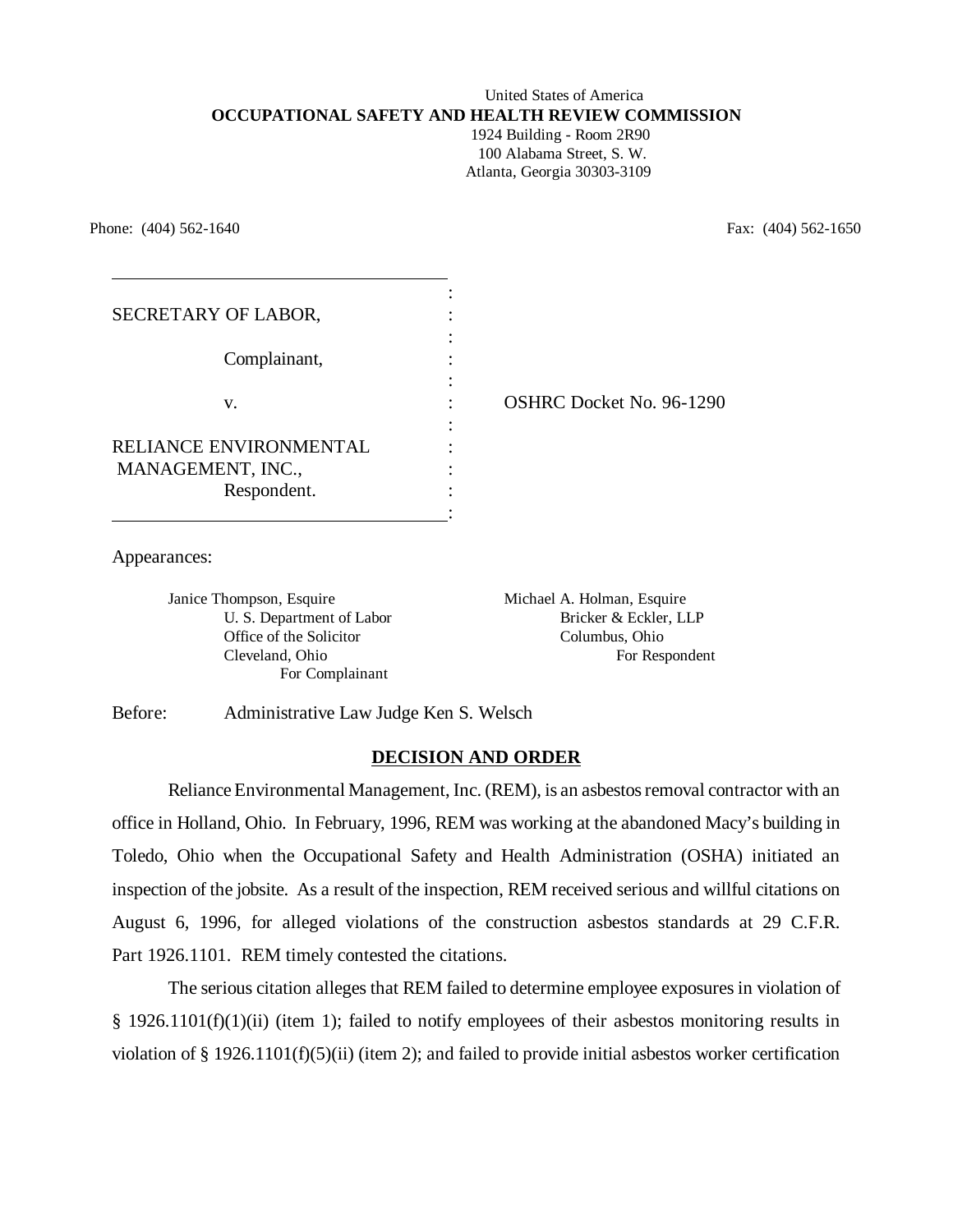training at no cost to the employee in violation of § 1926.1101(k)(9)(i)<sup>1</sup> (item 3). The serious citation proposed penalties totaling \$12,600.

The willful citation alleges that REM failed to use wet methods to control employee asbestos exposure in violation of § 1926.1101(g)(1) (item 1a); used prohibitive work practices including dry sweeping and shoveling asbestos containing material (ACM) or presumed asbestos containing material (PACM) in violation of  $\S$  1926.1101(g)(3) (item 1b); removed asbestos containing pipe insulation without one or more control methods in violation of  $\S 1926.1101(g)(5)$  (item 1c); failed to establish decontamination areas in violation of  $\S 1926.1101(j)(1)(i)$  (item 2); and failed to provide shower facilities in violation of § 1926.1101(j)(1)(i)(B) (item 3). The willful citation proposed penalties totaling \$147,000. REM timely contested the citations.

The hearing was held August 25 to September 5, 1997, in Toledo, Ohio. REM stipulates to jurisdiction and coverage (Tr. 5). REM argues that OSHA's inspection was unreasonable; denies the alleged violations; and asserts an employee misconduct defense. REM's arguments regarding the inspection and employee misconduct are rejected and the violations except for monitoring and shower facilities are affirmed as non-willful.

### *Background*

In June 1995, the former Macy's department store, located in downtown Toledo, Ohio, was a 75-year old abandoned eleven story building with a first level basement and two sub-basements. The building contained approximately 350,000 square feet of space. Each floor was approximately 455 feet long and 200 feet wide. The Alexander Company, owner of the building, decided to renovate the abandoned building into new apartments on the upper floors, shopping areas on the first two floors and parking in the basement (Exh. C-5; Tr. 42, 44-45, 1183, 1654, 1707).

Prior to initiating the renovation work, The Alexander Company hired Toltest, Inc. to survey the building to located areas which contained asbestos (Exhs. C-4, C-5; Tr. 41-42). Each bidder for the asbestos removal work, including REM, was given a copy of the Toltest survey and allowed to walk through the building (Tr. 73-74, 268-269, 1653-1654). The Toltest Building Survey of June 1995 became part of the bid agreement (Exhs. C-5, C-12; Tr. 212).

<sup>&</sup>lt;sup>1</sup> The alleged violation of § 1926.1101(k)(9)(i) was amended without objection to an "other" than serious willful violation (Tr. 844-845, 940).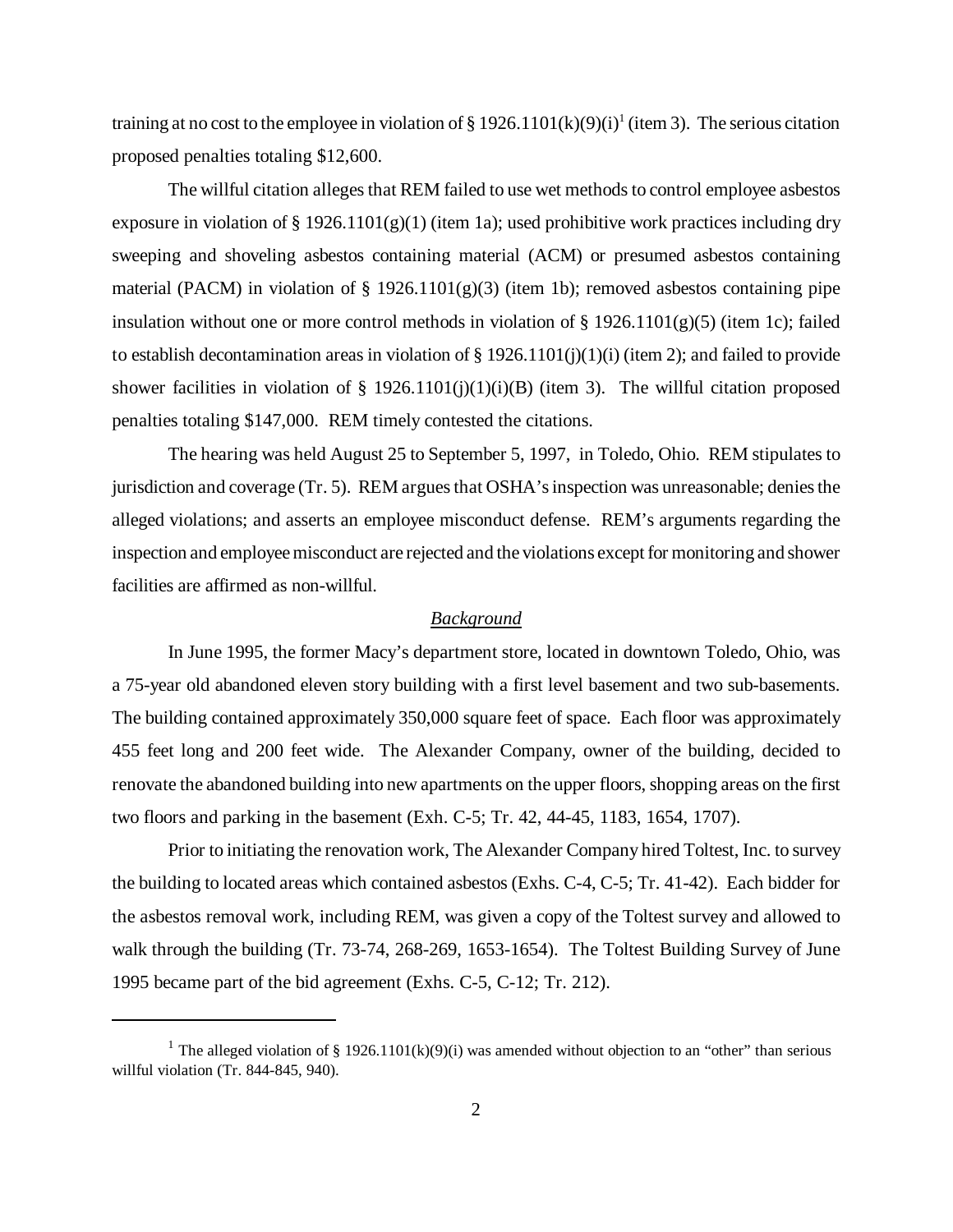On September 9, 1995, REM, as low bidder, received the contract to perform the asbestos and lead paint abatement work<sup>2</sup> at the Macy's building (Tr. 1182, 1653-1654). For the asbestos removal contract, REM was to remove from all floors accessible floor tile material, some acoustical tile material, asbestos-containing mechanical insulation (TSI), some accessible electric conduit which had asbestos wrapping, the asbestos from inside the nonworking elevator shaft, and asbestos containing ceilings and pipe insulation on the eight floor and basement (Tr. 1655-1656). After completion of the bid contract work, representatives of The Alexander Company, Rudolph-Libbe, the general contractor, and Toltest inspected the building and conducted air samples. Final clearance was obtained by REM in October, 1995 (Tr. 92, 1957-1658).

In December 1995, Toltest, upon the request of Rudolph-Libbe Corporation, again inspected the building and found pieces of asbestos laying in different areas on the eight floor and other floors (Tr. 77, 81). The debris was caused by the demolition contractor, Homrich, Inc. At the request of The Alexander Company, REM returned to the building two or three days a week to clean up the debris. REM was also given a change order by The Alexander Company to remove asbestos from duct work on the eight floor (Exh. C-12 pp. 3-4; Tr. 1666-1667). By February 1996, there was debris throughout the building including numerous cut pipes (Exh. R-2; Tr. 121, 125, 155-156).

During this period, the building had no running water except in the basement (Tr. 1183, 1227). Also, other than permanent electricity to the lighting system, temporary power was provided by the general contractor (Tr. 76, 1228-1229). There was no permanent heat in the building. REM provided salamanders for temporary heat (Tr. 1230). During January to March 1996, the average weather temperature for Toledo ranged from 18 degrees to 30 degrees Fahrenheit (Exh. R-46).

On February 1, 1996, Toltest, at the request of The Alexander Company, reinspected the basement area and found all accessible pipe insulation to be in place and in the same condition as when Toltest originally surveyed area in June 1995 (Exh. C-8; Tr. 81-83, 157). After discussion as to whether it was part of the original contract, REM received another change order to the contract to remove the asbestos insulation in the first level basement (Exh. C-12 p. 8; Tr. 215-216, 268-269, 1668).

 $2^2$  The lead paint abatement is not part of the OSHA citations.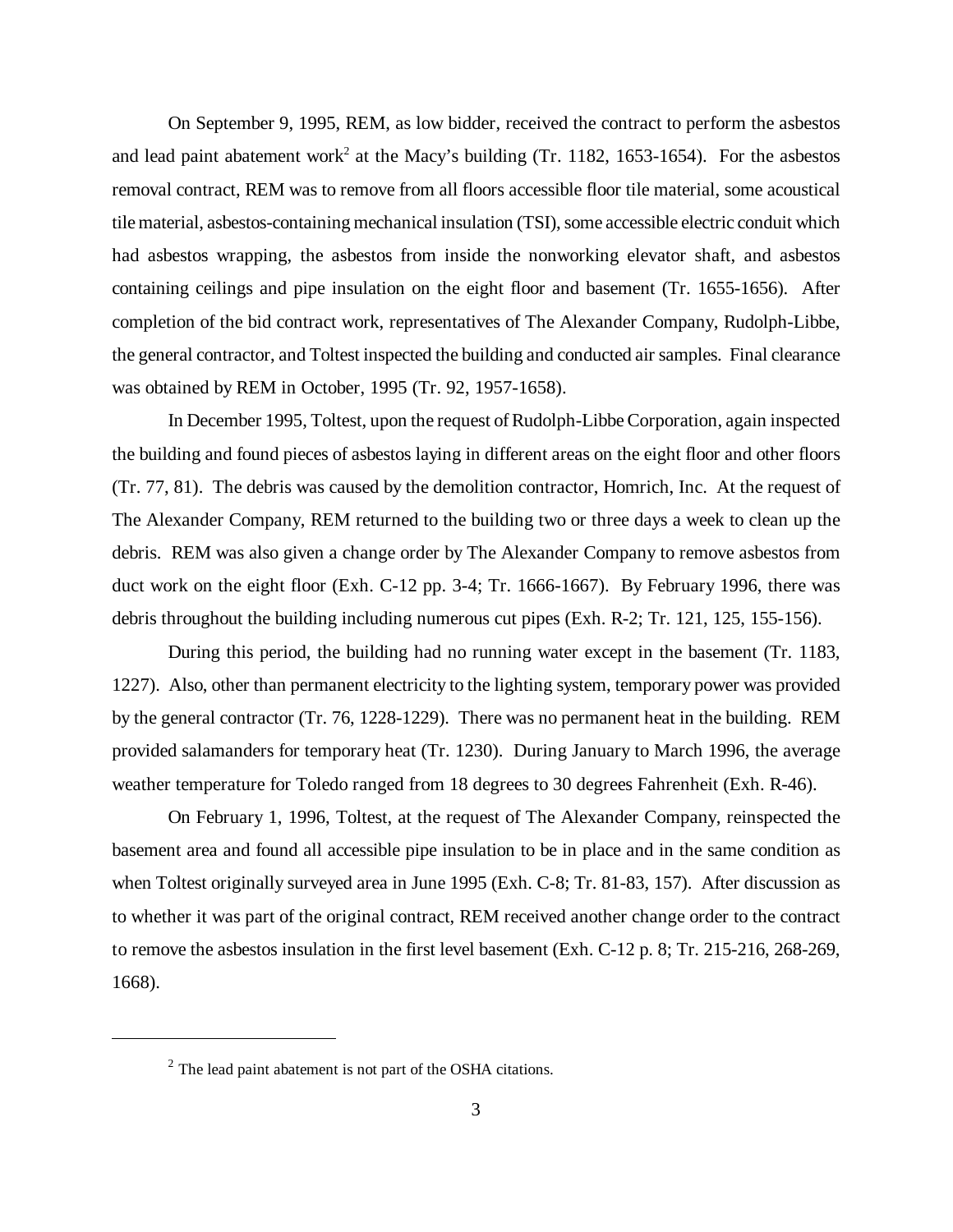REM's asbestos removal work was under the supervision of Jim Fields, foreman and competent person (Tr. 265, 1793). On February 12, 1996, Fields inspected the first level basement "to see what work had to be done. We will have to rip wall out to get to the pipe" (Exh. C-10; Tr. 269-270). On February 14 -15, 1996, REM employees removed walls and insulation from the pipe in the basement (Tr. 274-275, 427-428, 509-510, 524-525, 641-643). According to Fields' Daily Progress Report, he "sent a few men down to start ripping out walls in basement. Kevin went into basement to start glove baging" (Exh. C-10). On February 15, Fields notes that;

> Basement crew tour down walls. ACM is on floor and on ledges. Put AFD down there to filter out air had crew clean up ACM and put it into bags. Water is frozen. Will have to build containment to get the rest of ACM off the pipes because they have ice on them. Had Larry and Joe strip fiberglass in basement. Elev. is broke." (Exh. C-10).

On February 15, 1996, OSHA received a complaint from a REM employee alleging, among other things, that REM was dry removing asbestos containing material from the basement; there was no shower facility; and REM performed no air monitoring (Exh. R-7). On February 16, OSHA Industrial Hygienist (IH) Laura Ulczynski, along with another IH and a compliance officer, initiated an inspection of REM's asbestos removal work at the Macy's building. In the basement, the inspectors found bags of debris (Exhs. C-7 photos 1-193; Tr. 758). The bulk samples, taken from six of the bags, showed 50% to 75% asbestos (Exh. C-26). OSHA's air monitoring in the basement area, however, was negative.

 On March 5, 1997 IH Ulczynski returned to the Macy's building at the request of REM concerning the removal of asbestos from vertical pipes located in the pipe chase in the elevator shaft from the second floor to the eleventh floor (Exh. C-35; Tr. 797-798, 1485). On April 17, 1996, after receiving a complaint from a Rudolph-Libbe employee, IH Ulczynski returned to the Macy's building. She observed no equipment room (dirty room) attached to the containments on any of the floors (Exh. C-30; Tr. 808, 811). On April 23, 1996, after the elevator shaft containment was removed, The Alexander Company requested REM to reclean the elevator shaft and to remove the debris from the shaft (Tr. 817-818).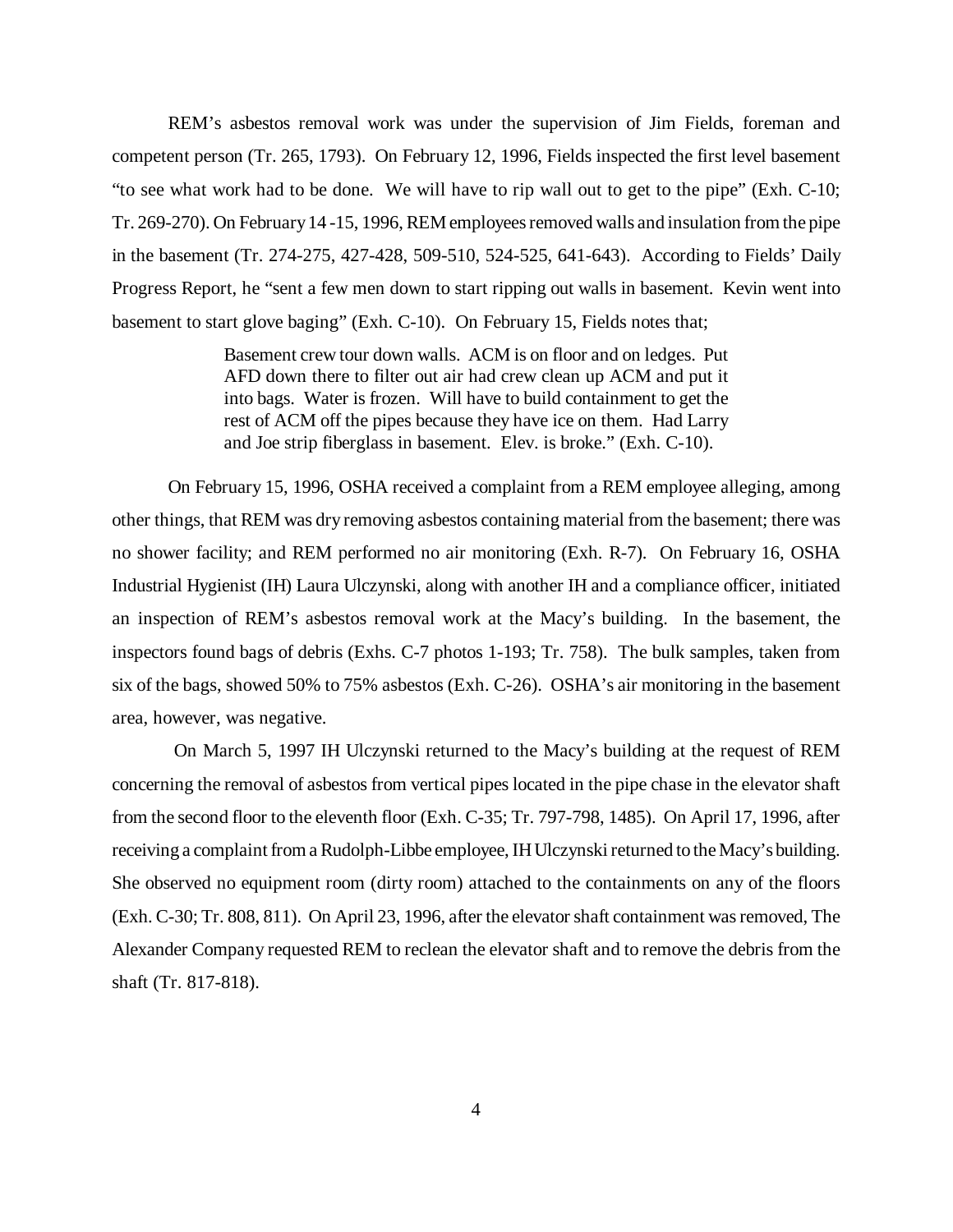During its inspection of the Macy's building, OSHA received no complaints concerning any of the other contractors and for most of February, REM was the only employer on-site while OSHA conducted its inspection (Tr. 819-821).

### *Discussion*

## Reasonableness of OSHA's Inspection

OSHA's inspection of REM's asbestos removal work at the Macy's building was in response to an employee's complaint and was limited to items complained. The complaint alleged, among other things, the dry removal of asbestos, lack of shower or decontamination unit, and no air monitoring (Exh. R-7). REM consented to the inspection without requiring a inspection warrant based on probable cause.

Section 8(a) of the Occupational Safety and Health Act (Act) directs that the OSHA inspection be conducted in a reasonable manner, at reasonable times, and within reasonable limits. REM alleges that the inspection was not reasonable because it was based on an improper motive, *i.e*. to put it out of business and to harass. REM seeks to suppress OSHA's evidence gathered during the inspection and to dismiss the citations (REM Brief, p. 31-33).

 To establish an affirmative defense of unreasonable inspection, there must be evidence of unreasonable conduct by OSHA. *Hamilton Fixture*, 16 BNA OSHC 1073, 1077 (No. 88-1720, 1993). The evidence must show that OSHA substantially failed to comply with the provisions of § 8(a), and such noncompliance substantially prejudiced REM. *Gem Industrial, Inc.*, 17 BNA OSHC 1185 (No. 93-1122, 1995). Evidence that a compliance officer conducted an inspection to harass an employer can be relevant to a § 8(a) defense. See *Quality Stamping Products Co*., 7 BNA OSHC 1285, 1287 n. 6 (No. 78-235, 1979).

As examples of its claim of harassment, REM notes that OSHA compliance officer Floyd Gattis stated to Charles Burge of C.S. Burge Inc. at another demolition project that "they (REM) were having trouble down at Macy's and one of his main things was to put Wayne Enterprises and Reliance out of business" (Tr. 1425-1426). Also, another compliance officer, William Trepanier, in a casual conversation with a stranger stated that "Reliance Environmental was responsible for all of the problems that were occurring down in the old Macy's building." He also called REM's president an "habitual liar" that could not be trusted and that "Reliance Environmental would do anything to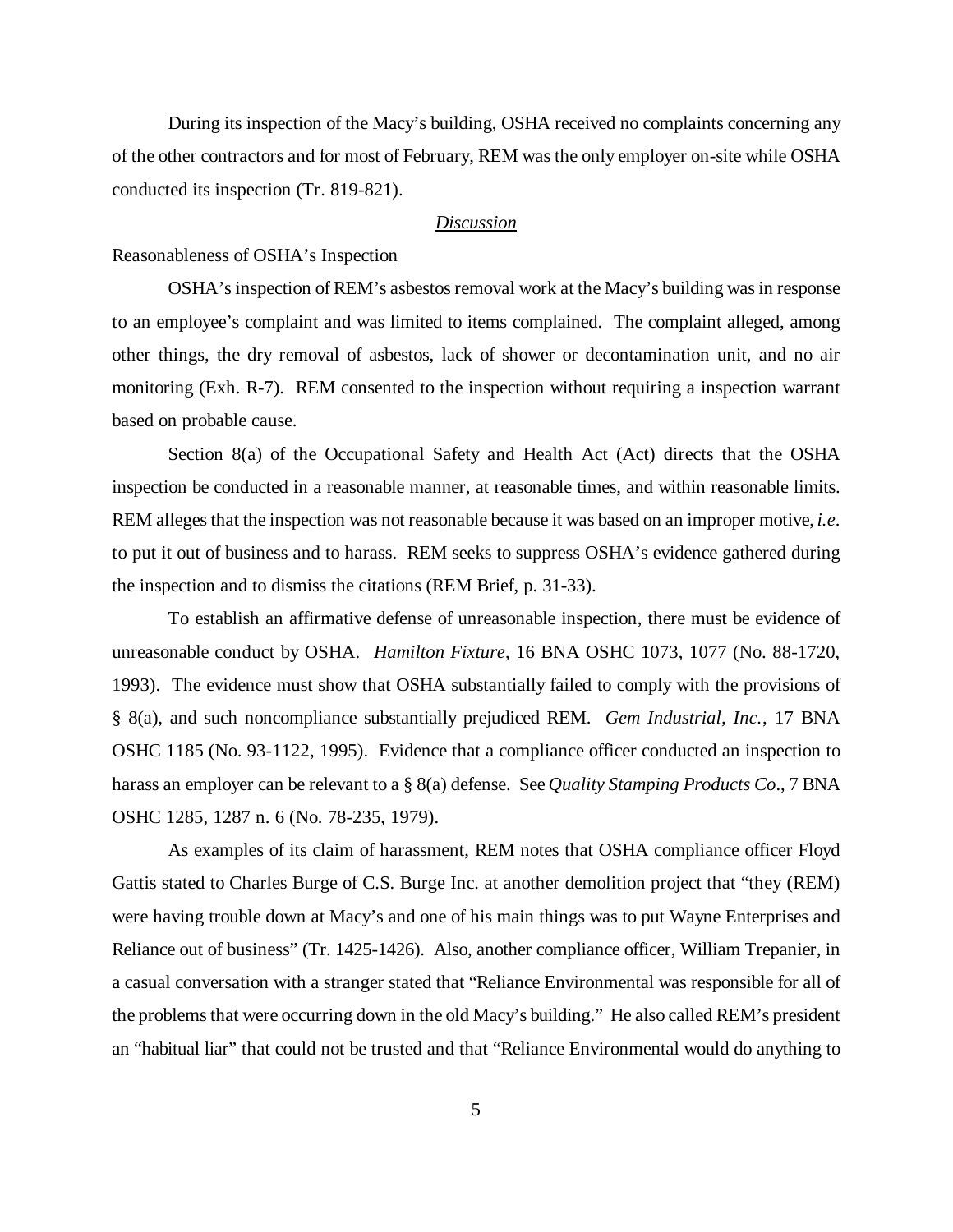cut corners and would do anything to, quote, 'make a buck,' end quote" (Tr. 1438-1439). Another OSHA representative named "Mike" allegedly stated that IH Ulczynski "seems bent on catching Reliance doing something (Tr. 1473).

REM, also, argues that IH Ulczynski overlooked violations of the demolition contractor, did not conduct an objective impartial inspection by only interviewing employees with unfavorable things to say about REM, announced to representatives of the general contractor that REM was guilty and displayed a hostile attitude toward REM's foreman, Jim Fields (Tr. 925-926).

REM's harassment defense is rejected. OSHA's inspection was not shown unreasonable. It was conducted during normal business hours and the OSHA inspectors involved in the inspection acted in a reasonable manner. The inspection was in response to an employee complaint. See  $8(f)(1)$ of the Act. It was limited to the employee complaint who alleged violations in REM's asbestos removal work (Exh. R-7). The alleged impartiality by the OSHA inspector is based more on who was cited than actual bias. There was no reason asserted nor shown indicating any hostility towards REM by IH Ulczynski. There was no evidence of bias or prejudice in her almost two days of testimony. REM is not relieved of its responsibility to comply with the Act. Other contractors working at the Macy's building were not the subject of an employee complaint. Also, it was not shown that IH Ulczynski failed to inspect observable violative conditions created by other contractors. During most the OSHA inspection, REM was the only contractor on-site.

With regard to comments by OSHA compliance officers, Gattis and Trepanier, OSHA denies the statements were made based on an investigation by Area Director Anderson (Exhs. C-41, R-53; Tr. 1489). He could not verify the allegations. However, Anderson' investigation was limited to interviewing the compliance officers and not the witnesses to the comments (Tr. 1500, 1502). At the hearing, the witnesses testified and appeared credible. Neither Gattis<sup>3</sup> nor Trepanier testified.

Such comments, if made by Gattis and Trepanier, are clearly inappropriate. The area director also considers the statements improper (Tr. 1505). However, neither Gattis nor Trepanier were involved in the inspection of REM. They were not shown to influence the OSHA inspection or

<sup>&</sup>lt;sup>3</sup> Floyd Gattis transferred from the OSHA Toledo office to Atlanta in approximately March 1996 (Tr. 1490).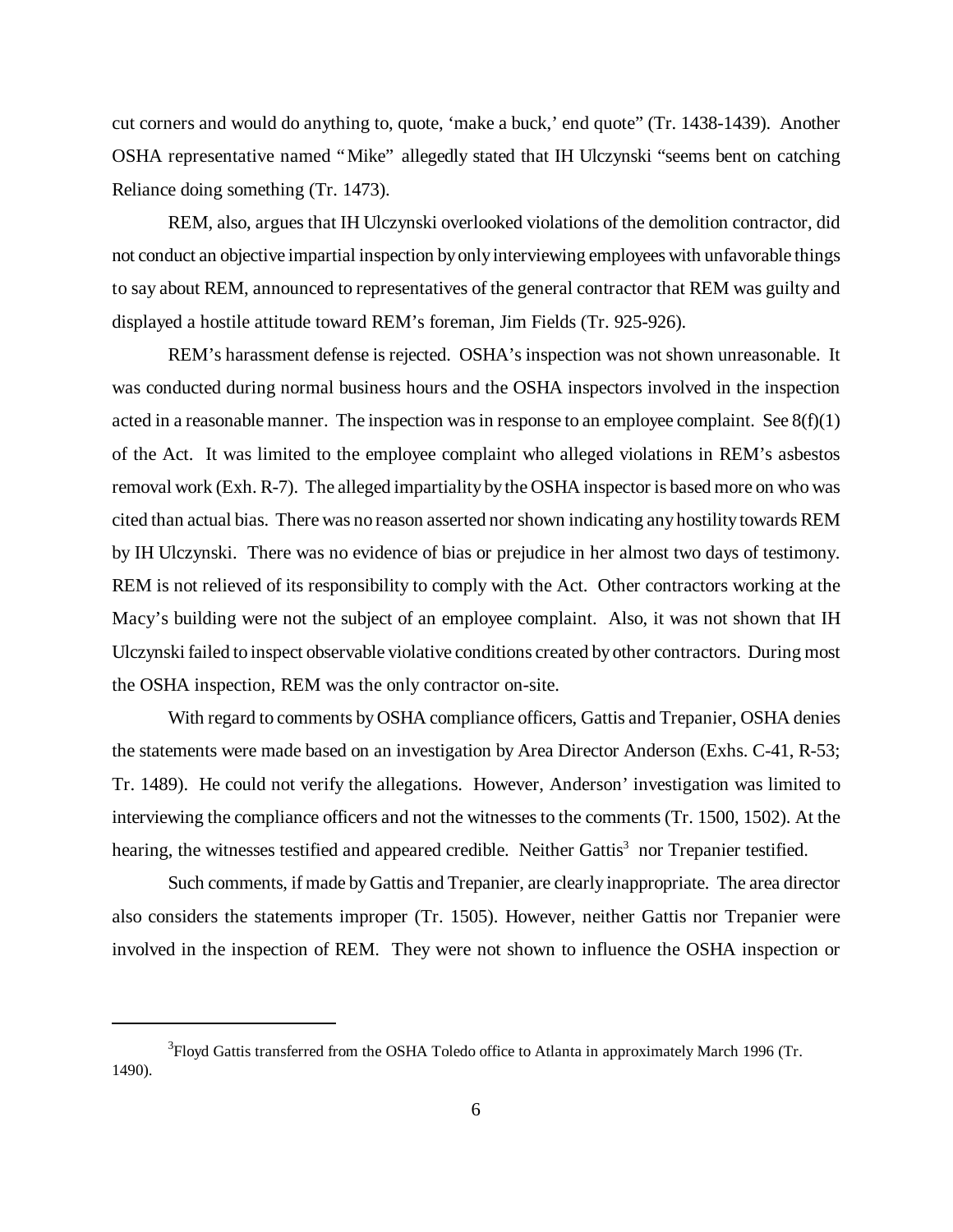express the attitude of the inspectors and supervisors actually involved in the inspection. The inspectors involved in the inspection did not express a bias or show a lack of impartiality.

For REM to prevail, there must be a showing that such inappropriate comments influenced the inspection and prejudiced REM. The statements and actions by OSHA representatives that REM claims demonstrate an "improper motive," even if true, are insufficient by themselves to support a finding of vindictive prosecution. In addition to evidence of animus, REM must show that it would not have been cited absent that motive. *National Engineering & Contracting Co.,* 18 BNA OSHC 1075, 1077 (No. 94-2787, 1997). The record from the inspection supports a *prima facia* showing of violations.

Further, even if REM had shown a "realistic likelihood" of vindictiveness, there still no basis to conclude that the Secretary's prosecution of REM in this case was unreasonable. OSHA's decision to prosecute appears to be based upon the normal factors ordinarily considered in determining what course to pursue. OSHA's inspection in this case was conducted as a result of an employee complaint involving REM's asbestos removal work. Such complaints, if reasonably based, require OSHA to initiate an inspection. Based on two previous inspection of REM which resulted in citations, OSHA clearly had a basis to determine that the employee's complaint reasonably identified possible safety and health violations (Exhs. C-16, C-17). The citations in this case, the willful designation and the proposed penalties also appear based reasonably on the evidence OSHA developed from its inspection.

REM failed to establish that IH Ulczynski's behavior resulted in any prejudice in its ability to present its defense. REM's contention that it was prejudiced by IH Ulczynski's failure to conduct a more thorough inspection, or her refusal to credit the explanations of some REM's employees is without merit. IH Ulczynski had previously inspected REM twice and was familiar with its operation (Exhs. C-16, C-17; Tr.752- 753). REM had ample opportunity to examine and record conditions at the work site and to question its own employees during and after the OSHA inspection. Moreover, REM was afforded a full opportunity to correct any of Ulczynski's misapprehensions at its closing conference (Exh. C-35). Finally, as is shown by the record, REM mounted a complete defense at the hearing.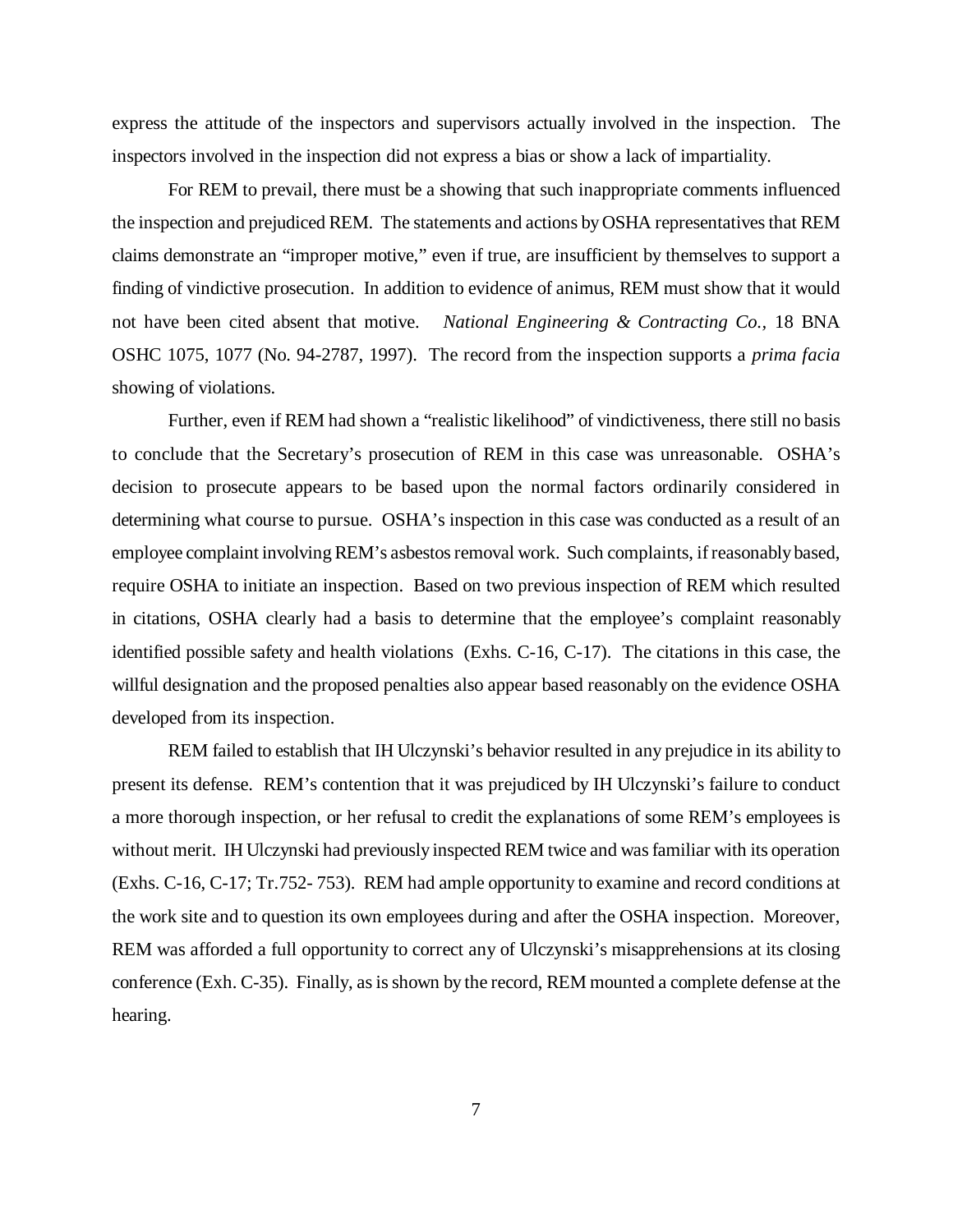IH Ulczynski has been employed by OSHA since 1990 (Tr. 750). During the hearing, she demonstrated an attitude of fairness and integrity. Her conduct and testimony did not bear a trace of bias, prejudice, or animosity towards REM. The record shows that IH Ulczynski conducted a fair and impartial inspection.

REM's motion to dismiss the citations are denied.

### The Alleged Violations

In order to establish a violation of a standard, the Secretary must show by a preponderance of the evidence that (1) the cited standard applies to the alleged condition; (2) the terms of the standard were not complied with; (3) employees were exposed to or had access to the violative condition; and (4) the employer knew or could have known of the violative condition with the exercise of reasonable diligence. *Seibel Modern Mfg. & Welding Corp.*, 15 BNA OSHC 1218, 1221-22 (No. 88-821, 1991).

REM does not dispute that its asbestos removal activities were covered by § 19261101 *et seq*. The work involved "construction, alteration, repair, maintenance, or renovation of structures, substrates, or portions thereof, that contain asbestos." *See* § 1926.1101(a). REM contracted to remove the asbestos containing material (ACM) or presumed asbestos containing material (PACM) from an abandoned 75-year old building which the owner intended to renovate into apartments and commercial business (Exhs. C-5, C-12). Toltest surveyed and sampled numerous locations in the building and concluded that "Several types and quantities of asbestos containing materials (ACM) were located within the facility as outlined in our report. They include, spray-on acoustical plaster, thermal system insulation, tank insulation, flooring materials, duct insulation and several other types of materials" (Exh. C-5). The Toltest survey identified the material, location, amount, friability, condition and whether positive for asbestos (Exh. C-5, Appendix E).

It is also undisputed that REM's asbestos removal work at the Macy's building was Class 1, asbestos removal. The OSHA standards identify four classes of asbestos work. "Those activities presenting the greatest risk are designated Class I work, with decreasing risk potential attaching to each successive class." 59 Fed. Reg. 40,964, 40,976 (August 10, 1994). "Class I asbestos work means activities involving the removal of TSI [Thermal system insulation] and surfacing ACM and PACM." *See* §1926.1101(b). ACM is any material that contains more than one percent asbestos.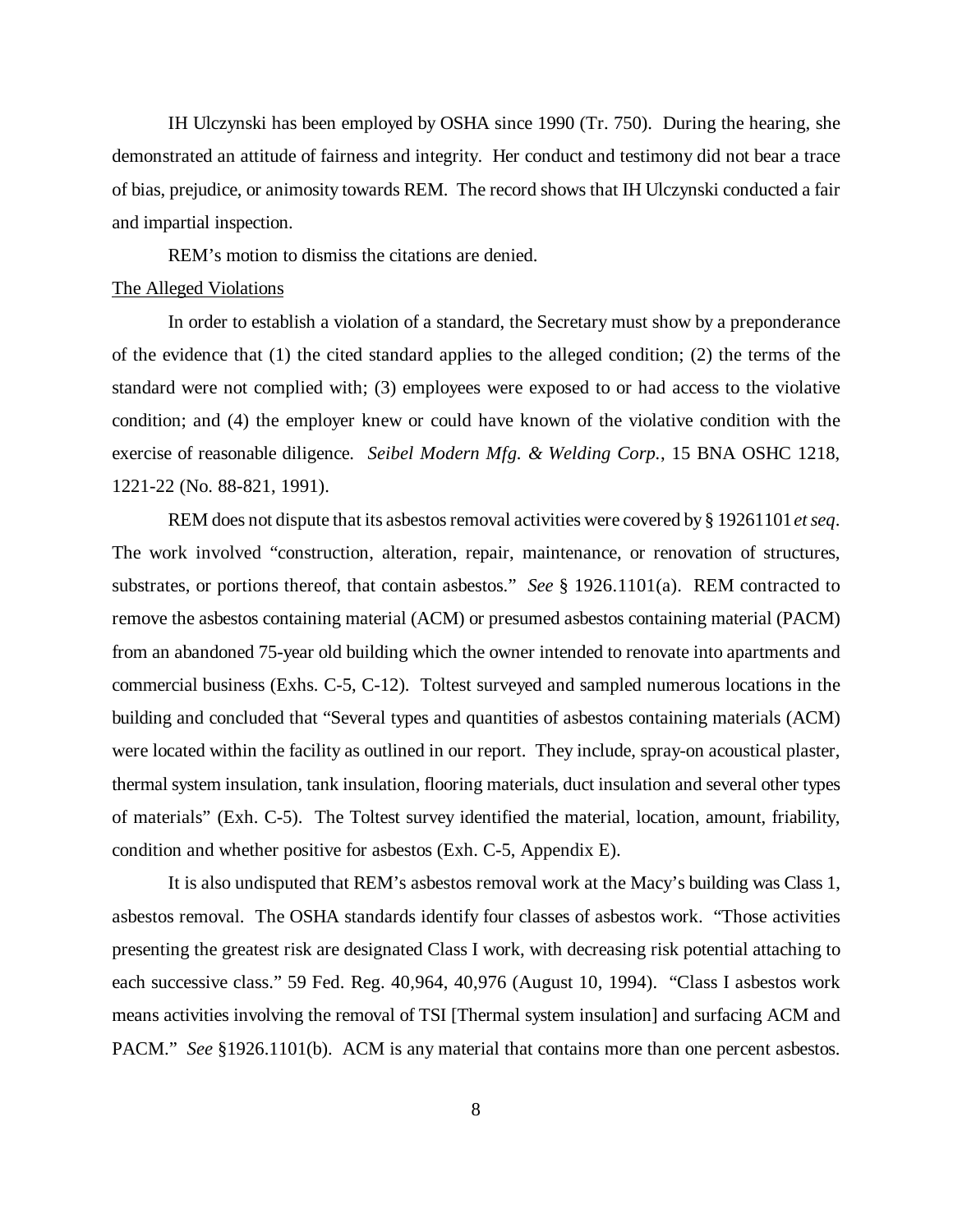PACM is thermal system insulation and surfacing material found in buildings constructed no later than 1980. See §1926.1101(b). The Toltest survey of the Macy's building identified the ACM and PACM to be removed by REM. REM contracted to perform the asbestos abatement. The removal of TSI and surfacing ACM which Toltest identified in the Macy's building is Class I asbestos work as defined at § 1912.1101(b).

Further, evidence of REM's asbestos abatement was found on February 16, 1996, by IH Ulczynski. She found bags of dry asbestos in two areas of the basement and on the eight floor. Bulk samples were taken from each location (Tr. 768, 780). The bulk samples showed 50% to 75% asbestos (Exh. C-26 pp. 2-25 to 2-35).

 At the hearing, REM argues that the debris containing asbestos material in the basement resulted from the accidental disturbance when the walls were ripped out by the employees (Tr. 1298- 1299). REM asserts that this work activity was Class IV which includes "activities to clean up dust, waste and debris resulting form Class I, II and III activities" §1926.1101(b) (REM Brief, p. 34-36). However, employees engaged in Class I activities are expected to clean the debris from their "removal of TSI and surfacing ACM and PACM" activities. Dr. Curt Varga, REM's expert, testified that when asbestos is intentionally removed, it should be promptly cleaned up and that the cleanup is also Class I work (Tr. 1557).

The record shows that the employees (Joseph Garcia, Jason Vargyas, Billy Marshall) working in the basement removed 200 to 300 feet of ACM aircell and the asbestos insulation form ceiling pipes, both outside of and behind the partition walls (Tr. 437-438, 509-512, 642, 685). William Watson, foreman for the electrical subcontractor who was in the basement while REM's employees were removing asbestos insulation, confirmed the employees' testimony (Tr. 639-640, 642). Jim Fields, foreman, testified that ACM insulation was also removed from elbows on February 14, 1996 (Tr. 282). According to REM's daily progress report, on February 14 "Kevin [Brice] went into basement to start glovebaging" (Exh. C-10). A glovebag is used for removing ACM from pipes. *See* definition § 1926.1101(b). Therefore, the record establishes that the employees were engaged in removal of ACM or PACM in the basement during February 13-15, 1996, and such activities constitute Class I asbestos work.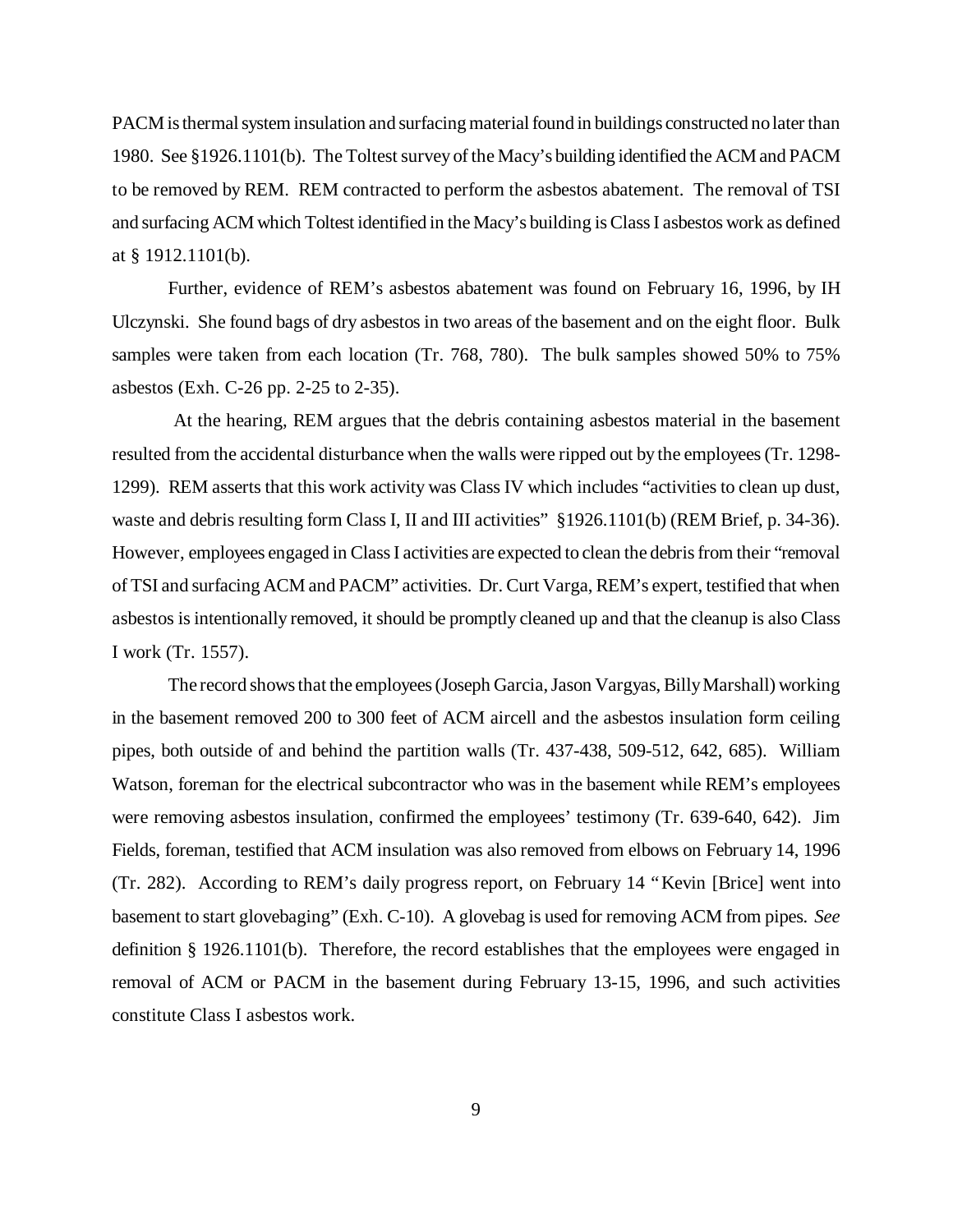The argument that Jim Fields, foreman, was not aware of the employees' asbestos removal activities and such removal was contrary to his instructions to remove the walls, involve issues of knowledge to establish a violation and REM's asserted employee misconduct defense. These issues are discussed with regard to the alleged violations. REM's argument, however, does not change the nature of the work activities as Class I asbestos removal. OSHA for clarification has stated:

> that 'clean up' performed as a Class IV activity does not include picking up and bagging asbestos debris/dust during Class I, II, or III work. Class I, II, and III work is subject to the requirement in paragraph  $(g)(i)(iii)$  of the construction and shipyard standards for prompt clean-up and disposal of asbestos-containing waste and debris. Therefore, the collection and bagging of dust and debris that results from Class I, II and III work is considered a part of that class of work and must be done by employees trained to do such work, Class IV activities consist of clean-up work that takes place in an area after a Class I, II, or III job in that areas has been completed."

61 Fed. Reg. 43,454, 43,4456 (August 23, 1996) (Exh. C-44).

ACM was not only "disturbed" (thereby not qualifying for Class IV work), but intentionally removed from the pipes. Therefore, REM's work in the basement on February 13-15 was Class I asbestos work.

## SERIOUS CITATION

## Item 1; Alleged Violation of  $\S 1926.1101(f)(1)(ii)$

The citation alleges that "employee exposure samples were not made from the breathing zone." Section  $1926.1101(f)(1)(ii)$  provides that:

> Determinations of employee exposure shall be made from breathing zone air samples that are representative of the 8-hour TWA and 30-minute short-term exposures of each employee.

The Secretary alleges that there was no air monitoring performed by REM during the Class I asbestos removal work in the basement of the Macy's building on February 13 -15, 1996 (Tr. 840; Secretary Brief, p.14).

Section  $1926.1101(f)(1)$  requires that determinations of employee exposure be made by the employer who has a work operation where exposure monitoring is required. The employer is required to perform an initial exposure assessment of the operation "to ascertain expected exposures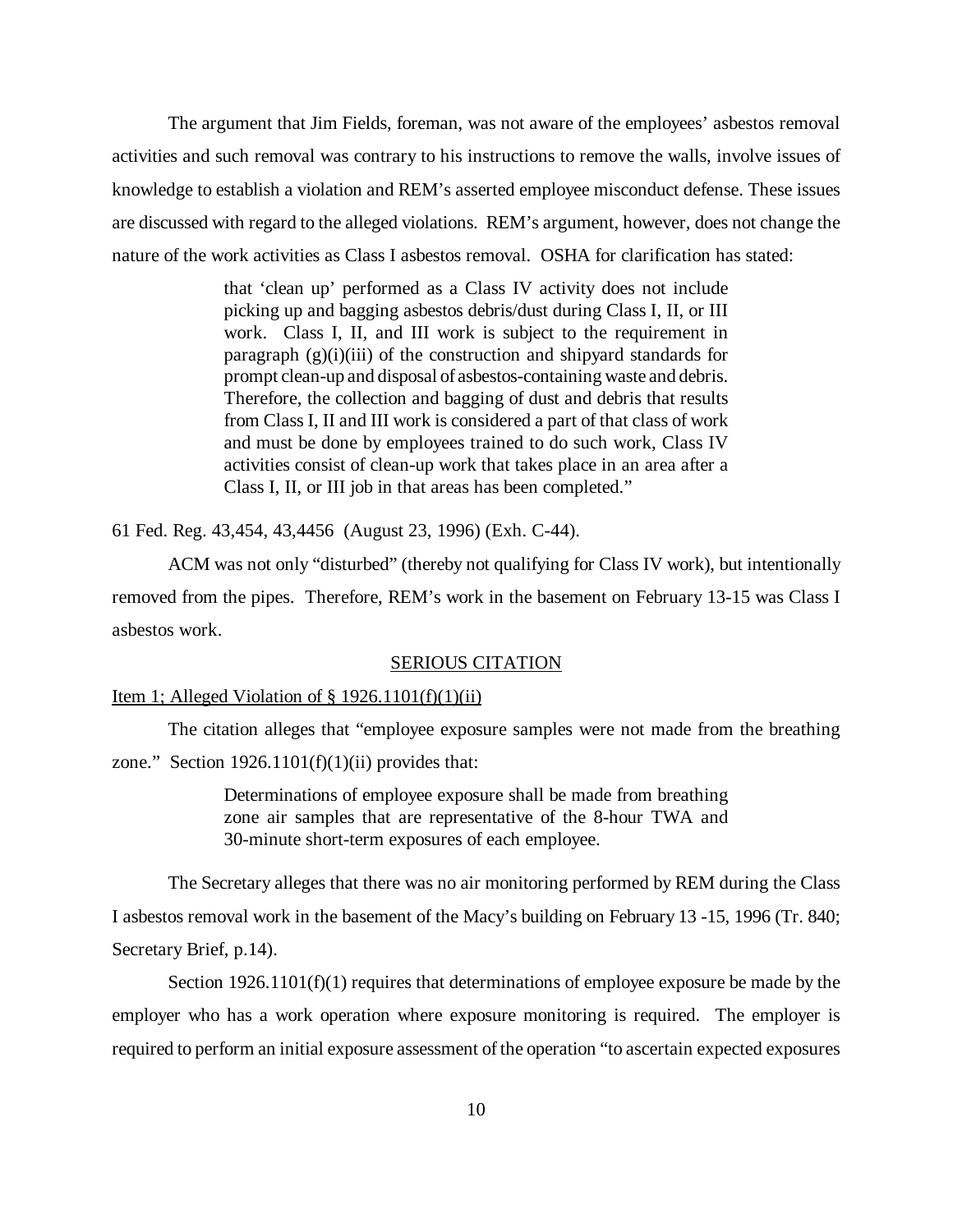during that operation" and daily monitoring "that is representative of the exposure of each employee who is assigned to work within a regulated area who is performing Class I or II work" *See* §§ 1926.1101(f)(2) and 1926.1101(f)(3).

REM asserts that it was not required to do air monitoring because Jim Fields, foreman, made a negative exposure assessment (REM Brief, p. 38). However, even with the negative exposure assessment, Fields continued to conduct air monitoring at the Macy's building (Exh. R-38; Tr. 1739). REM notes the air monitoring results for Kevin Brice dated February 14 and Eric Bishoff on February 15, 1996 (Exh. R-38).

Jim Fields, REM's foreman and competent person, testified that he made a negative exposure assessment based on air monitoring results from other projects (Tr. 1221). Under § 1926.1101(f)(2)(iii), a negative exposure assessment is permitted:

> For any one specific asbestos job which will be performed by employees who have been trained in compliance with the standard, the employer may demonstrate that employee exposures will be below the PELs by data which conform to the following criteria<sup>4</sup>:

> (B) Where the employer has monitored prior asbestos jobs for the PEL and the excursion limit within 12 months of the current or projected job, the monitoring and analysis where performed in compliance with the asbestos standard in effect; and the data were obtained during work operations conducted under workplace conditions "closely resembling" the processes, type of material, control methods, work practices, and environmental conditions used and prevailing in the employer's current operations, the operations were conducted by employees whose training and experience are no more extensive than that of employees performing the current job, and these data show that under the conditions prevailing and which will prevail in the current workplace there is a high degree of certainty that employee exposures will not exceed the TWA and excursion limit.

The Secretary argues that it was not until the sixth day of hearing that REM ever claimed it made a negative exposure assessment (Sec. Brief, p 16). During the inspection, IH Ulczynski was not shown a negative exposure assessment (Tr. 951, 1744). Also, IH Ulczynski after reviewing

 ${}^{4}$ Subsections (A) and (C) which involves objective data showing no release of airborne fibers and the results of initial exposure monitoring are not applicable to this discussion.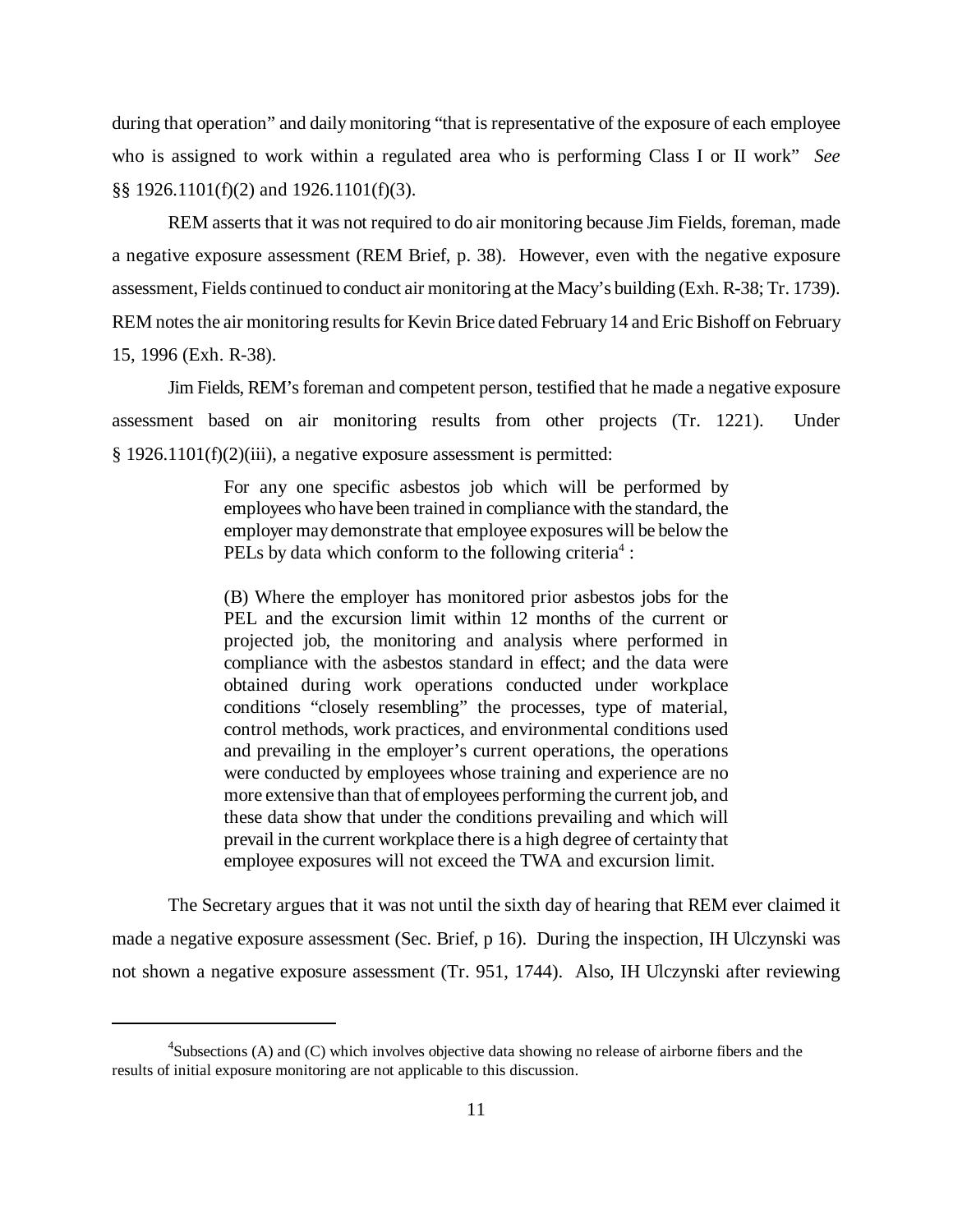monitoring results for the Macy's building, testified that levels of exposure in some instances were above the permissible exposure limit (PEL) and provided no basis to discontinue monitoring (Exh. C-38; Tr. 1042-1043).

REM offered a documentative history of monitoring results at prior projects: Exhibit R-65 involves asbestos ceiling cut down and some floor tile samples; Exhibit R-68, involves asbestos floor tile removal; Exhibit R-69 involves thermal system insulation and demolition; Exhibit R-70 involves duct work removal; and Exhibit R-71 involves patch and repair of asbestos-containing material (Tr. 1719, 1736-1739). The documents were put together approximately two to three weeks before Jay Burzynski, president of REM's testimony (Tr. 1720). Burzynski testified that the monitoring results were distributed to his supervisors and used in making a negative exposure assessment (Tr. 1739).

The reason for establishing a negative exposure assessment is so that the employer can ensure employee exposures for any one specific asbestos job on a current project will be consistently below the PEL. However, if the employer has any reason to suspect that there may be exposures above the PEL and/or excursion limit, additional monitoring is required regardless of whether a negative exposure assessment was previously produced for a specific job. *See* § 1926.1101(f)(4)(ii) and definition at § 1926.1101(b). The standard does not require a written assessment. It does, however, require that the employer demonstrate by data "that there is a high degree of certainty that employee exposures will not exceed the TWA and excursion limit."  $\S$  1926.1101(f)(2)(iii)(B).

REM's negative assessment is rejected for the work performed in the basement. There is no showing how Fields used the documentation and what specifically was considered relevant to the specific asbestos jobs anticipated in the basement. There is no indication that a negative assessment was made prior to OSHA's inspection. Also, the documentation supporting the assessment does not contain the information required by the standard as to environmental conditions, type of work performed, and the type of asbestos exposure. It fails to show that REM took breathing zone air samples that were representative of the 8-hour TWA or 30-minute short-term exposures of each employee. There were no 30-minute short-term exposure sampling done until February 24, 1996 (Tr. 840). The assessment does not show the type of material worked on, the environmental conditions, whether it was dry or wet removal, and the experience of the crew (Tr. 1760-1761).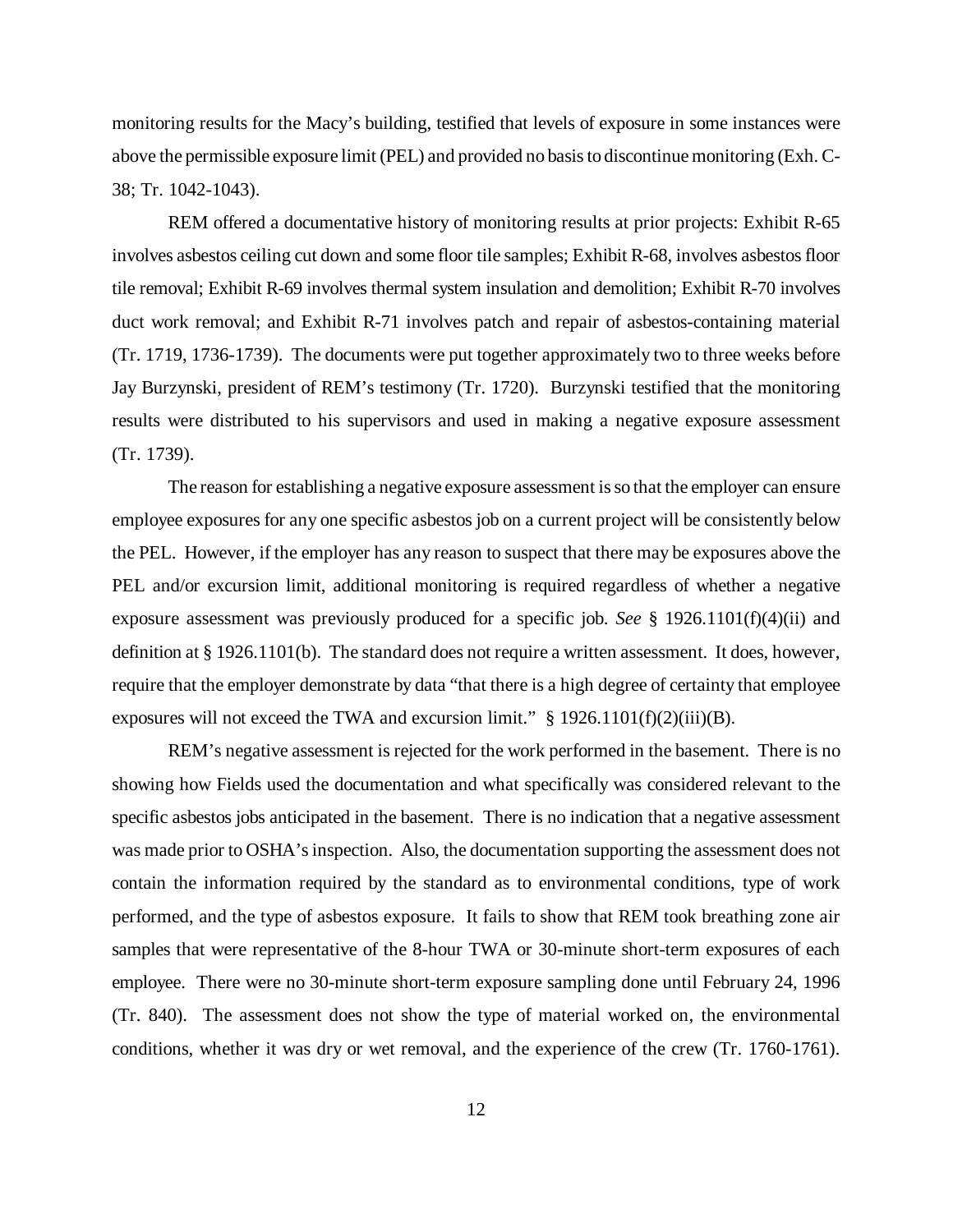Also, REM's own personal monitoring results at the Macy's building show over exposures (Exh. R-38, C-34; Tr. 1761-1762). Therefore, REM failed to demonstrate a negative evaluation assessment in compliance with the standard was made prior to its asbestos removal work in the basement on February 13-15, 1996.

In addition to claiming a negative evaluation assessment, REM asserts that it performed daily personal monitoring while asbestos removal work was done at the Macy's building. The record shows periodic air monitoring during asbestos removal work in the basement, including REM's air monitoring results on February 14 and 15 involving Kevin Brice, gloving bagging, and Eric Bishoff, clean up of ACM (Exh. R-38 p. 33-38, also in C-34). The results showed .081 fibers per cubic meter (F/cm) for Brice and .360 F/cm for Bishoff. When IH Ulczynski asked Jim Fields, foreman, during the inspection for the air monitoring results for the basement asbestos removal, she was informed that the samples were at his home (Tr. 778, 1350). The samples were not received by Toltest for analysis until February 19, 1996.

IH Ulczynksi testified that employees told her there was no monitoring done in the basement prior to her inspection (Tr. 840). Former employees, Joe Garcia, Jason Vargyas, and Billy Marshall, testified that while removing insulation from pipes in the basement on February 14 and 15, 1996, REM did not perform personal monitoring for asbestos. Garcia, asbestos worker, testified that he did not see anyone wearing a personal monitoring pump in the basement on February 14 and 15 (Tr. 429, 440). Likewise, Jason Varygas, asbestos worker, did not see anyone wearing a personal monitor (Tr. 519, 527). Billy Marshall stated there were no monitors worn on February 13 and 14 (Tr. 688). However, on cross-examination, Marshall did not recall whether or not Brice wore a personal air monitor (Tr. 725).

The records maintained by REM show the monitoring results for Brice and Bischoff while removing asbestos in the basement on February 14 and 15, 1996. Despite other employees not seeing them wearing a personal monitor, the monitoring results were not refuted. It was not shown that the other employees should have been aware or recall the work of Brice or Bishoff over a year earlier. Brice or Bischoff did not testify and apparently not interviewed by OSHA. The Secretary questions the reliability of the samples because Kevin Brice is the brother of Jim Fields, foreman and Eric Bischoff is Brice's roommate (Tr. 955, 960, 1384). However, Jim Fields informed IH Ulczynski that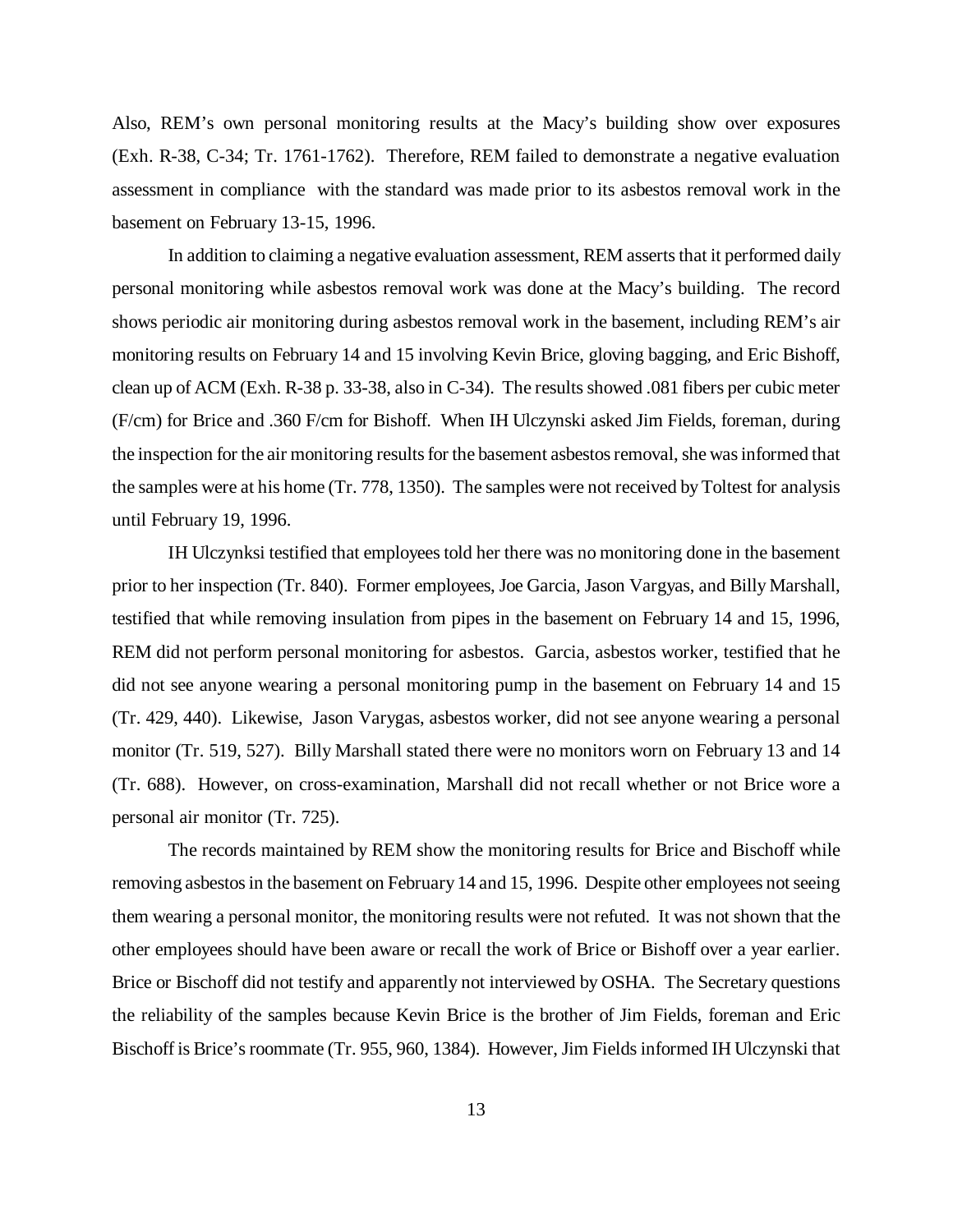the samples were obtained at the time of the inspection. The results from Toltest also show the dates sampled. The Secretary has the burden of proof. There is no showing that the sampling results for Brice and Bischoff were not representative of the other employees working in the basement. The Secretary failed to establish a violation of  $\S 1926.1101(f)(1)(ii)$ .

## Item 2: Alleged Violation of § 1926.1101(f)(5)(ii).

The citation alleges that employees "were not informed in writing of the monitoring results which represent their exposure." Section  $1926.1101(f)(5)(ii)$  requires that:

> The employer shall notify affected employees of the results of monitoring representing the employee's exposure in writing either individually or by posting at a centrally located place that is accessible to affected employees.

The purpose of the standard is to keep employees informed of their exposure results. The standard places the responsibility to inform employees on the employer. The employer is given the option of notifying affected employees; either individually or by posting the results at a place accessible to the employees.

The record is not in dispute. REM did not have a job trailer or a job office at the Macy's building. Because of job conditions, Jim Fields, REM's foreman, kept the monitoring results of employees in his job file (Tr. 308-309, 1216-1217). Fields acknowledges that at the time of the OSHA inspection the monitoring results were not posted nor were employees informed individually in writing. The results in his file were told to employees, if requested. He stated that if the results were high, he would verbally notify the affected employee. Fields testified that he never had an employee ask to see his air monitoring results. (Tr. 308-309, 1227).

REM does not dispute that the monitoring results were not posted or provided to employees in writing. REM seeks to reclassify the violation as "other-than-serious" (REM Brief, p. 39). REM argues that employees knew results were available to them in Fields' job file. Joe Garcia, asbestos worker, testified that he knew the results were maintained in a book kept by Jim Fields which he could request to look at. He considered the book Fields' personal property which he could not touch unless permitted by Fields (Tr. 441). Similarly, Jason Vargyas testified that he knew the monitoring results were kept with his supervisor and that he was "sure he could get the results if . . . [he] wanted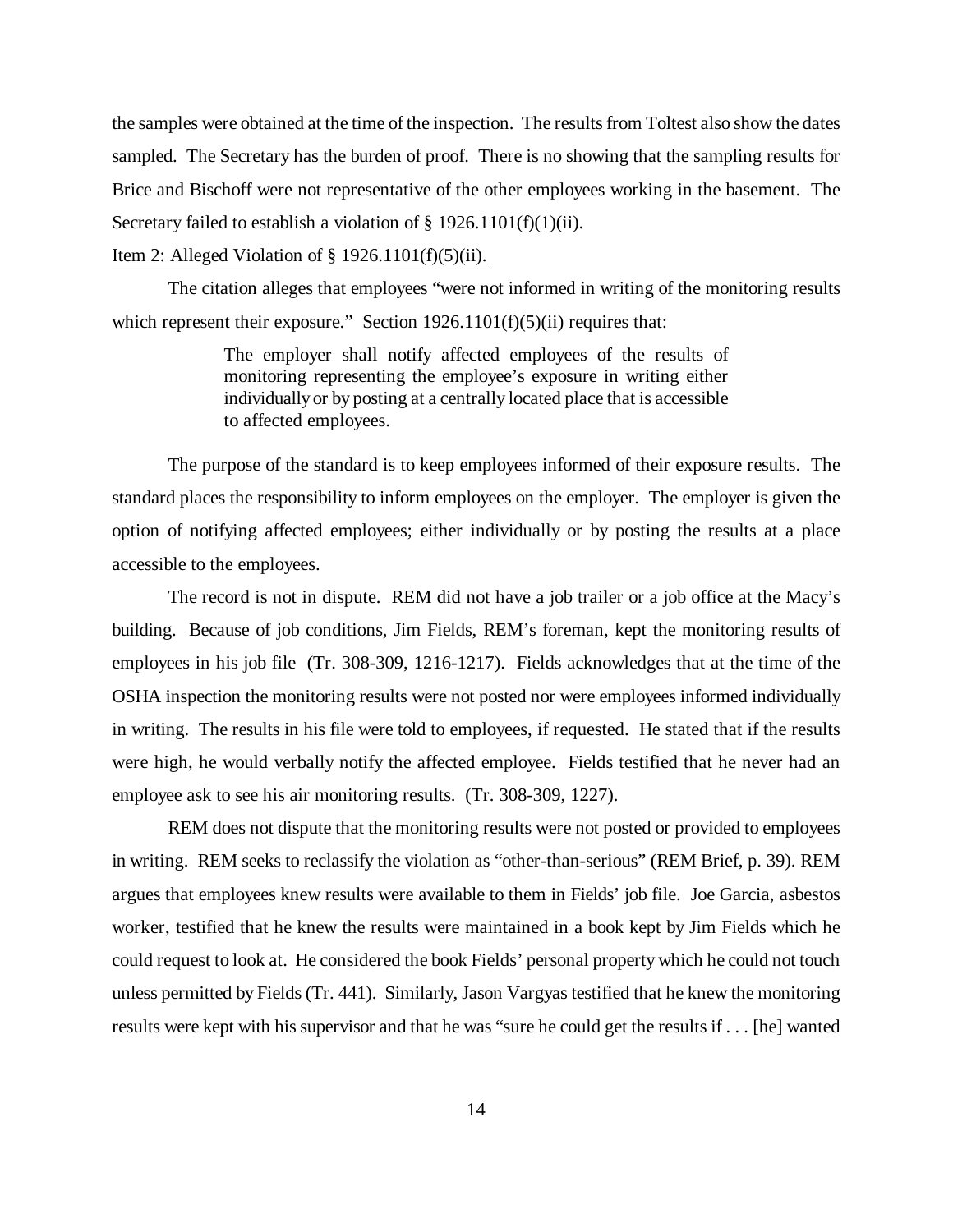them." (Tr. 551). Varygas, however, was never told his results in writing (Tr. 527). Hugh Williford also knew where the air monitoring results were kept (Tr. 1099).

Although some employees as noted by REM knew where the results were kept, the record also shows that Rick Wisbon was never told verbally or in writing of the sampling results although he had asked to see them many times (Tr. 594-595, 617). Also, Billy Marshall never saw the results of his air monitoring and nobody told him (Tr. 698). IH Ulczynski testified that not one employee told her during the inspection that he had been notified of their monitoring results by REM (Tr. 843).

The standard places the responsibility of notification on the employer and not the employees. The standard is not triggered only because the employee's monitoring results were above the PEL or excursion limit. According to Fields' testimony, employees were not notified even verbally unless specifically requested by the employee or if the employee's result was high. The standard offers an employer two options; in writing to the employee individually or by posting at a centrally located place. Maintaining the results in a job file available upon request does not comply with the requirements of the standard and REM's responsibility to its employees.

REM argues that it could not be posted at the Macy's building because of demolition work. There is, however, no showing that the results could not have been provided to each employee individually in writing such as with their paycheck or that the result could not have been posted at REM's main office. Jay Burzynski, president of REM, testified that the monitoring results are currently posted at REM's office where employees go at least once a week (Tr. 1613-1614).

A violation of § 1926.1101(f)(5)(ii) is affirmed. The violation is serious. REM knew of the requirements and choose to ignore them. Although some employees may have known that Fields kept the results in a book, it was not shown that all employees knew. Without knowing the monitoring results, an employee may not make necessary adjustments in their work practices to limit exposure to asbestos. Also, employees may not voluntarily wear appropriate protective equipment such as respirators (Tr. 844). The information belongs to the employee for the protection of his health and not just if the results exceed the PEL.

A penalty of \$4,200 is reasonable. The Commission is the final arbiter of penalties in contested cases. Under § 17(j) of the Act, in determining an appropriate penalty, the Commission is required to consider the size of the employer's business, history of previous violations, the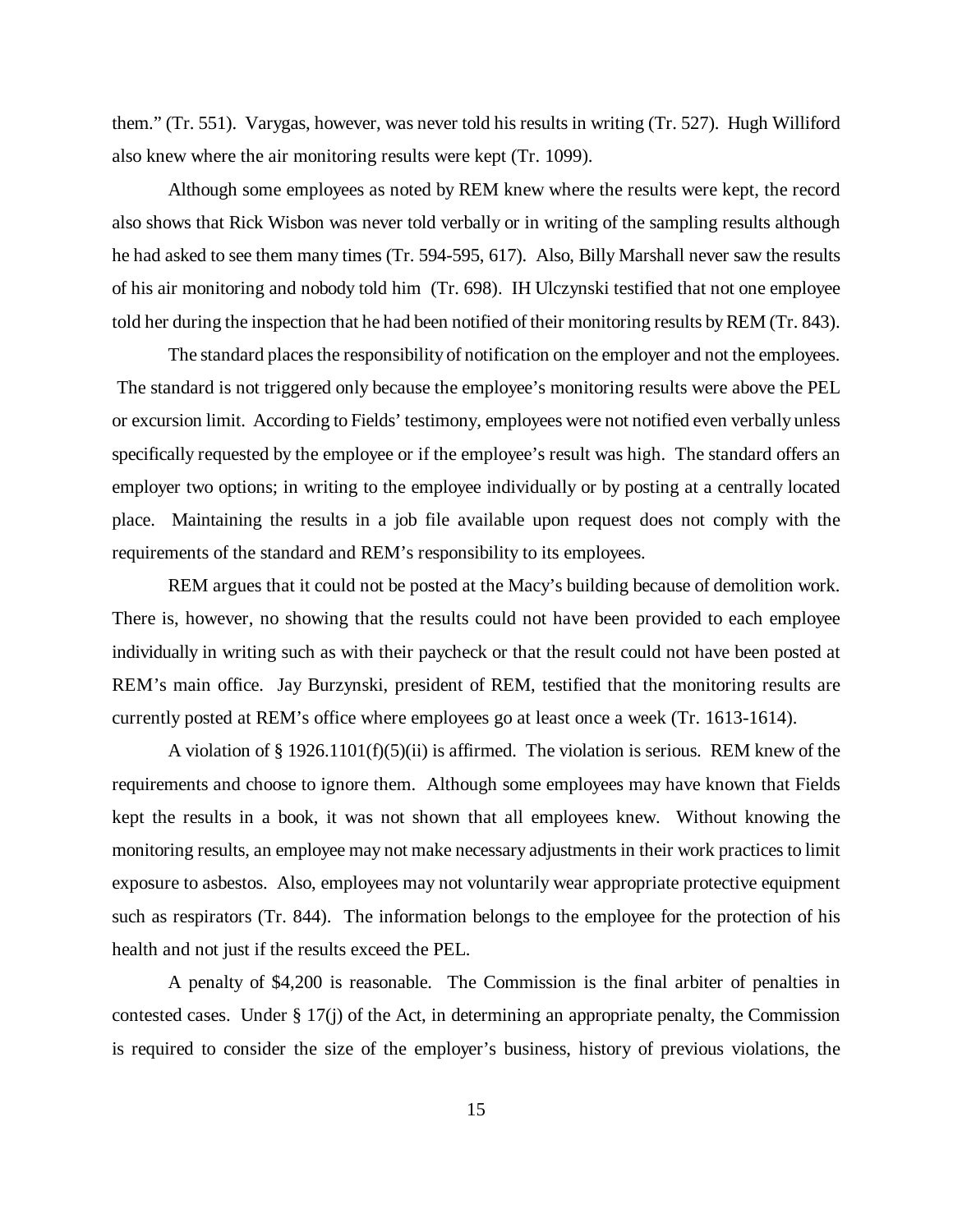employer's good faith, and the gravity of the violation. Gravity is the principal factor to be considered.

REM had approximately 35 employees on February 1996 (Tr. 195). REM was inspected twice previously by IH Ulczynski and both inspections resulted in citations (Exh. C-16, C-17). During her first inspection, IH Ulczynski gave Burzynski a copy of the new asbestos standard (Tr. 840). REM is given credit as a small employer (Tr. 1079). REM is not entitled to credit for good faith or history. The gravity is considered moderate because the employees were not provided the results as required by the standard.

### Item 3: Alleged Violation of  $\S 1926.1101(k)(9)(i)$

The citation alleges that "the costs of initial asbestos worker certification training were paid by employees through payroll deduction." Section 1926.1101(k)(9)(i) provides:

> The employer shall, at no cost to the employee, institute a training program for all employees who are likely to be exposed in excess of a PEL and for all employees who perform Class I through IV asbestos operations, and shall ensure their participation in the program.

The facts are not in dispute. The issue for determination is whether the individuals required by the Ohio Department of Health and the Environmental Protection Agency to receive initial asbestos worker certification training were employees of REM while participating in the training. The standard requires the employer to institute training programs at no cost to employees. Except for the initial asbestos certification training, REM pays for all the other training programs and its employees time spent in the training (Exhs. R-32, R-41, R-42; Tr. 393, 535-536, 728-729).

The individuals who are not already certified asbestos workers must receive the initial asbestos worker certification training. Certification is required before any asbestos worker begins work. The initial asbestos worker certification training is provided by private companies such as Environmental Abatement Systems, Inc. (EAS), located in Detroit which is a EPA licensed asbestos training company. The required initial certification training is 32 hours or 4 days with an examination. The individual is then issued a certificate of completion (Exh. C-13; Tr. 1405). Jay Burzynski, president of REM, testified that it was REM's practice that if a potential worker did not have a asbestos worker certification, the worker was referred to a training company such as EAS for certification. According to Burzynski, the worker could obtain the certification on his own or if he need financial assistance,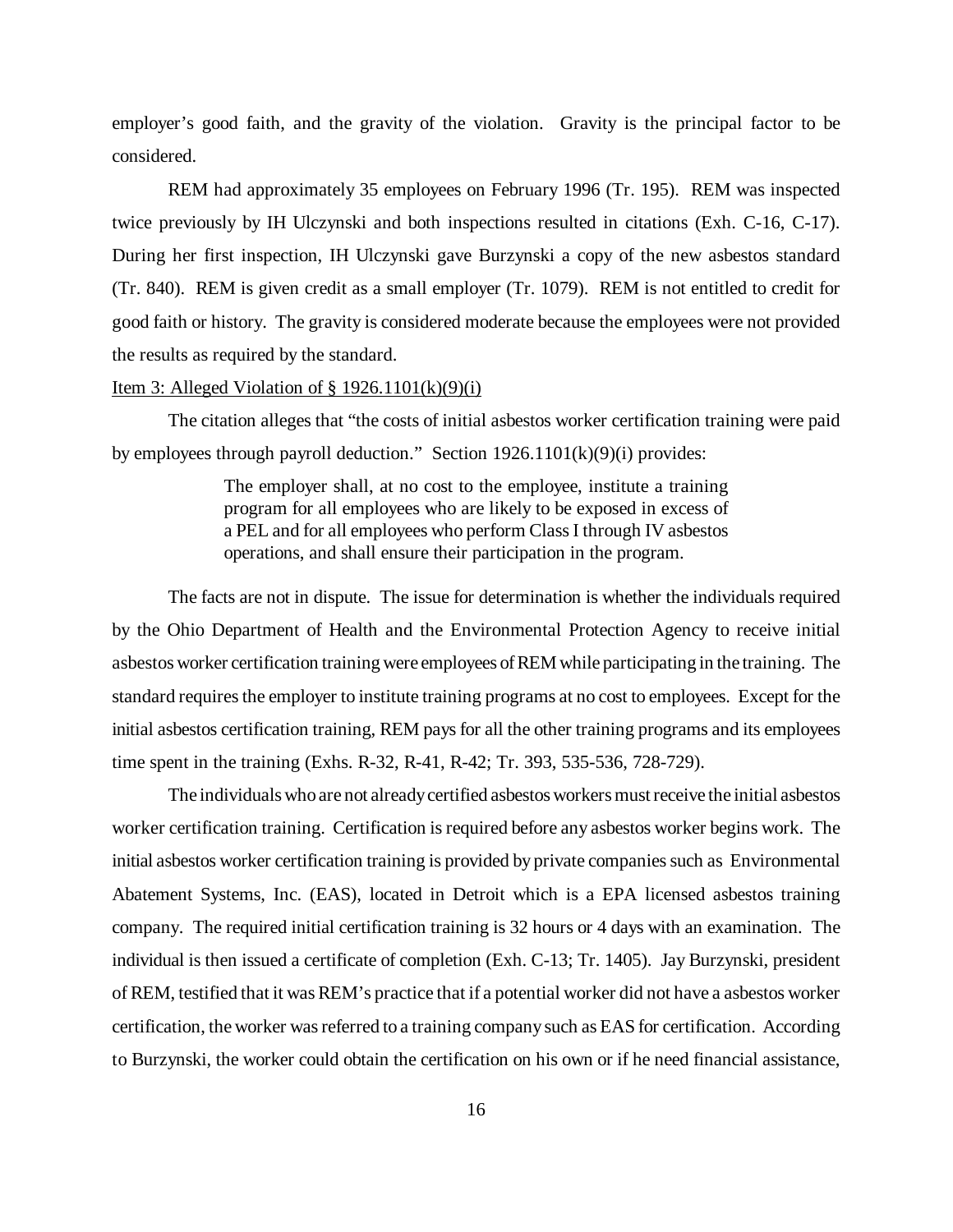REM would pay the training company, such as EAS. Burzynski characterized the payment to the training company as a "loan" to the potential worker. If the worker completed the training and received certification, the worker would be hired by REM and the cost of the initial asbestos worker certification training was paid back to REM by the employees through payroll deduction of \$50 over a six-week period (Tr. 1582-1583).

The workers taking the initial training course upon referral by REM are required to sign a REM form entitled "Employee Financial Responsibilities" (Exhs. C-14, C-43) which provided that: TRAINING COSTS

> In compliance with Ohio Department of Health and The Environmental Protection Agency, all field workers working with asbestos must be a Certified Asbestos Worker. Initial certification training has a total cost of \$300.00 and \$70.00 for yearly renewal certification. The costs incurred for initial training shall be the responsibility of the employee. Reliance Environmental Management, Inc. will pay "up front" for the class and then be reimbursed by the employee with a payroll deduction of \$50.00 per week for 6 weeks. The time spent by the individual at the initial training class will be the individual's OWN time. The costs incurred for yearly renewal certification will be the sole responsibility of Reliance Environmental Management, Inc.

The same provision appears in REM's Company Policy manual (Revised August 1, 1995)

(Exh. R-27; Tr. 1712-1713). However, the policy manual added the following:

An individual will not become an employee until they are a certified asbestos worker. If an employee becomes certified after he is employed it shall be the responsibility of the company to pay for the individuals certification.

REM argues that except for Billy Marshall who it acknowledges was an employee while taking the initial certification training, the other individuals identified by the Secretary who took the required initial certification training were not employees of REM while in training (REM Brief, p.40). The individuals, however, subsequently became REM employees.

Farrell Davis, president of EAS, testified that his company offered training in asbestos worker and refresher courses (Tr. 1403-1404). The cost of the initial training course for asbestos worker certification since 1988 was \$275. A group rate for six participants was \$225 with the seventh person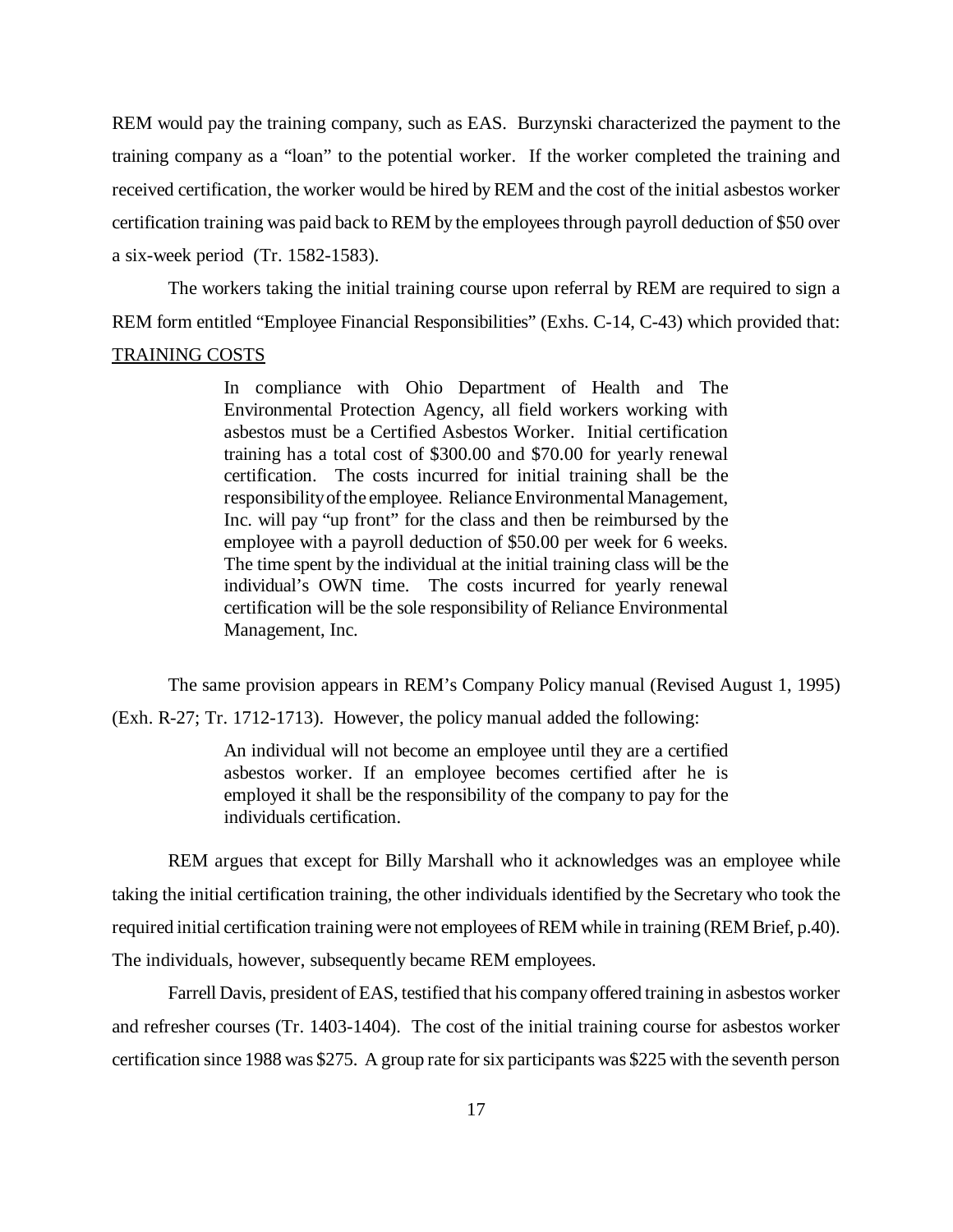free (Exh. C-13 -billing to REM for November 7 through 11, 1995, initial training class; Tr. 1414- 1415). Jay Burzynski conceded that REM's cost for the November 1995 training was \$225 per participant referred to EAS (Tr. 1713). REM through \$50 payroll deductions over six weeks charged the individuals who went to work with REM after completing the course, \$300 or 33 percent interest above REM's actual cost for the training (Tr. 1713-1714). Burynzliki denied that he was aware REM paid EAS a lower price for training than the \$300 REM charged the employee (Tr. 1715). The \$50 deduction from the employee's wage was shown under "education" on the pay stub (Exh. C-31, C-32; Tr. 590).

IH Ulczynski also found that prior to receiving the initial certification training, workers were provided a physical examination by REM and several of the workers used a REM truck to travel to and from the training site in Detroit. A fax from the EAS referred to the workers as employees (Tr. 845-846). However, there was no requirement that after completing the training, the worker had to work for REM. Davis testified that workers who complete the training go to work for whichever contractor paid the most.

In determining whether an employment relationship exists, the Commission has adopted an economic realities test. As described in *Loomis Cabinet Co.*, 15 BNA OSHC 1635, 1637 (No. 88-2012, 1992), the economic realities test employs the following factors: (1) who the worker considers his employer; (2) does the alleged employer have the power to control the worker; (3) who has the responsibility to control the worker; (4) does the alleged employer have the power to fire, hire, or modify the employment conditions of the worker; (5) does the worker's ability to increase their wages depend on efficiency rather than initiative, judgment, and foresight; and (6) how are the worker's wages established. The key factor in addressing the employment issue is the right to control the work. *See Abbonizio Contractors, Inc.*, 16 BNA OSHC 2125 (No. 91-2929, 1994); *Acchione & Canuso, Inc*., 7 BNA OSHC 2128 (No. 16180, 1980).

Having certified asbestos workers is an integral part of REM's business of asbestos abatement. Worker certification in the asbestos removal is required by both federal and state law. The training satisfies the EPA requirements and not the specific requirements of REM. As described by REM, workers without the certification have two options: "one, they can either go off and get the certification on their own, or they can come to us and we will help them financially, . . . in essence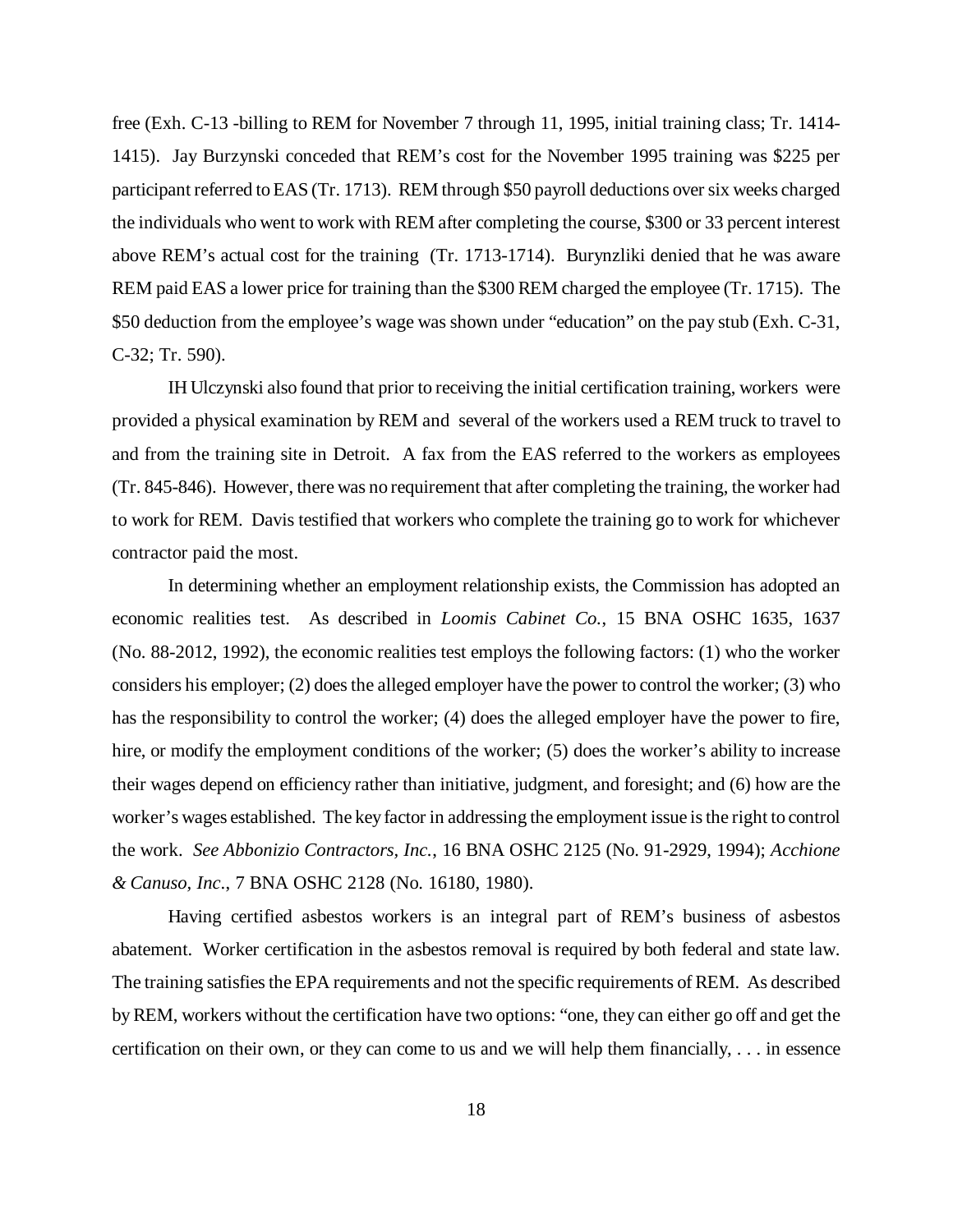loaning them the money" (Tr. 1582). By loaning the money for training, REM reasonably expects to receive qualified workers. REM even charges the worker more than the cost of the training. Burzynski further testified that the newly hired individuals, after going to the training and getting the certification, become an employee of the company and commence working for REM (Tr. 1582). Also, the worker has the expectation of employment upon completion of the training course. However, such expectation does not mean control.

Rick Wisbon testified that Burzynski hired him the same day of his job interview. He testified that Burzynski said to him, "I will hire you, and then I will send you to school" (Tr. 627). He completed W-2 health insurance form and other forms prior to training (Tr. 591). Wisbon used REM's van to drive back and forth from REM offices in Toledo to Michigan for the training. REM made all the arrangements for the training (Tr. 589, 627).

Billy Marshall, asbestos worker, started at REM on June 14, 1995. During his first month, he did remediation work, but no asbestos removal work (Tr. 671). He received regular paychecks (Tr. 744). Marshall was given a physical examination for asbestos work on June 17, 1995. He received the initial asbestos certification training in July 18 - 21, 1995 (Exh. C-15 p.2; Tr. 674). After the training, \$50.00 was deducted from for six weeks under the heading "education" (Exh. C-32; Tr. 676). REM concedes that Marshall was an employee when he received initial training (REM Brief, p. 40).

REM also paid for Scott Weirich's initial certification training (Tr. 1111). REM deducted \$50 from each payroll check (Tr. 1127). Weirich described his hiring as:

| Weirich: | Came here. In my interview, they told me that I was hired. They sent<br>me to a class in Detroit. It was five days; four or five days. Then, I<br>went to work after that.                   |
|----------|----------------------------------------------------------------------------------------------------------------------------------------------------------------------------------------------|
| Holman:  | Okay, so they hired you and then sent you to the class or did they say,<br>Look, before we hire you, you've got to go to the class?                                                          |
| Weirich: | Well, I was under the impression I was hired already because why<br>send someone to class that you ain't -- if you're not going to hire<br>them? Why send them to class? (Tr. $1127-1128$ ). |

The Secretary argues that the individuals who attended the initial certification training provided by EAS at REM's expense were under the control of REM. The training was in furtherance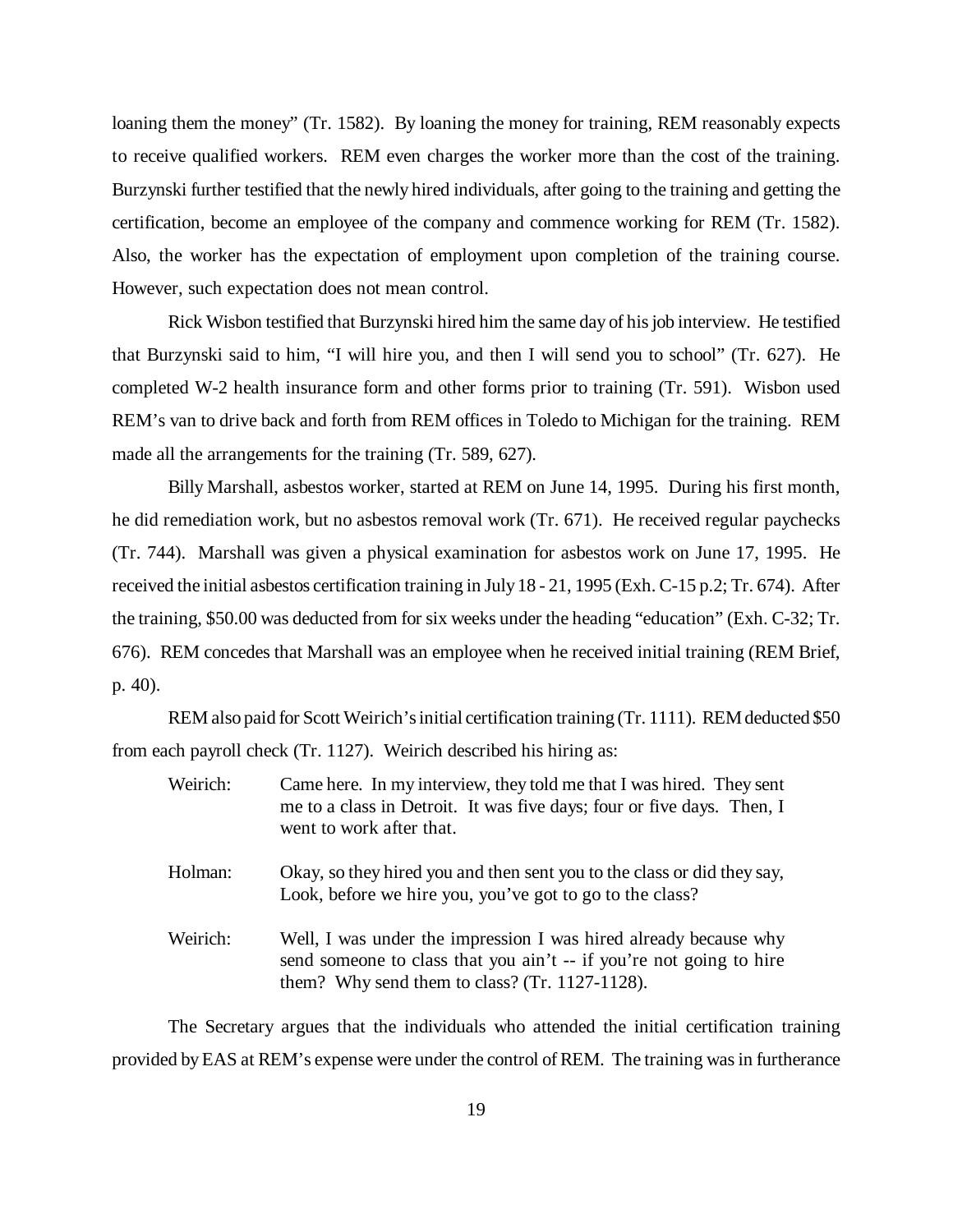of REM's business. It was REM's cost of doing business. The fact that the worker goes to work for another employer after completing asbestos training happens all the time according to Kurt Varga, REM's expert (Tr. 1548-1549).

With exception of Marshall, which REM acknowledges was an employee at the time of his initial training, the other individuals identified by the Secretary were not shown to be employees of REM while attending the initial certification training. The training and certification was required by the state and federal government. The training course was devoted to meeting the EPA requirements for asbestos removal regardless of the employer. The training was not instituted by REM and not conducted at REM's place of business. REM was not shown to have any control over the course content. During training, the worker did not perform any work for REM or supplement any of REM's employees. The standard contemplates that the training programs are initiated by the employer, not programs required by the state or federal government as initial training to become an asbestos worker. REM did not control or have the power to control the course content and the activities of the training company. REM did not pay wages during the training. Although REM paid for the training, if needed, and the worker had an expectation of employment upon receiving asbestos worker certification, an employment relationship was not created until the worker started work for REM. Several workers failed to complete the training or refused to work for REM upon completion of the initial training. Of the thirteen individuals sent to EAS for initial training on November 7, 1995, two dropped out after the first day and one after the second day. REM was charged \$25 for each day attended and \$75 because the individuals failed to return the manual (Exh. C-13; Tr. 1414-1415). Upon completion of the course, there was no assurance other than the \$300 "loan" that the worker would work for REM as opposed to another asbestos abatement employer. The record does not show what part of the group which completed the training declined employment. The training skills acquired during the training can be utilized by any asbestos employer.

Although a worker knew there was a job available upon successful completion of the training, he also did not view the training as part of their job which would entitle them to wages. As stated by Scott Weirich, "Well, anytime I work, I expect to get paid for it; but, you know, you can't work without a license, for one" (Tr. 1129-1130). To perform the asbestos work, the state and EPA requires workers to obtain an asbestos worker certificate. Such training is not provided by REM but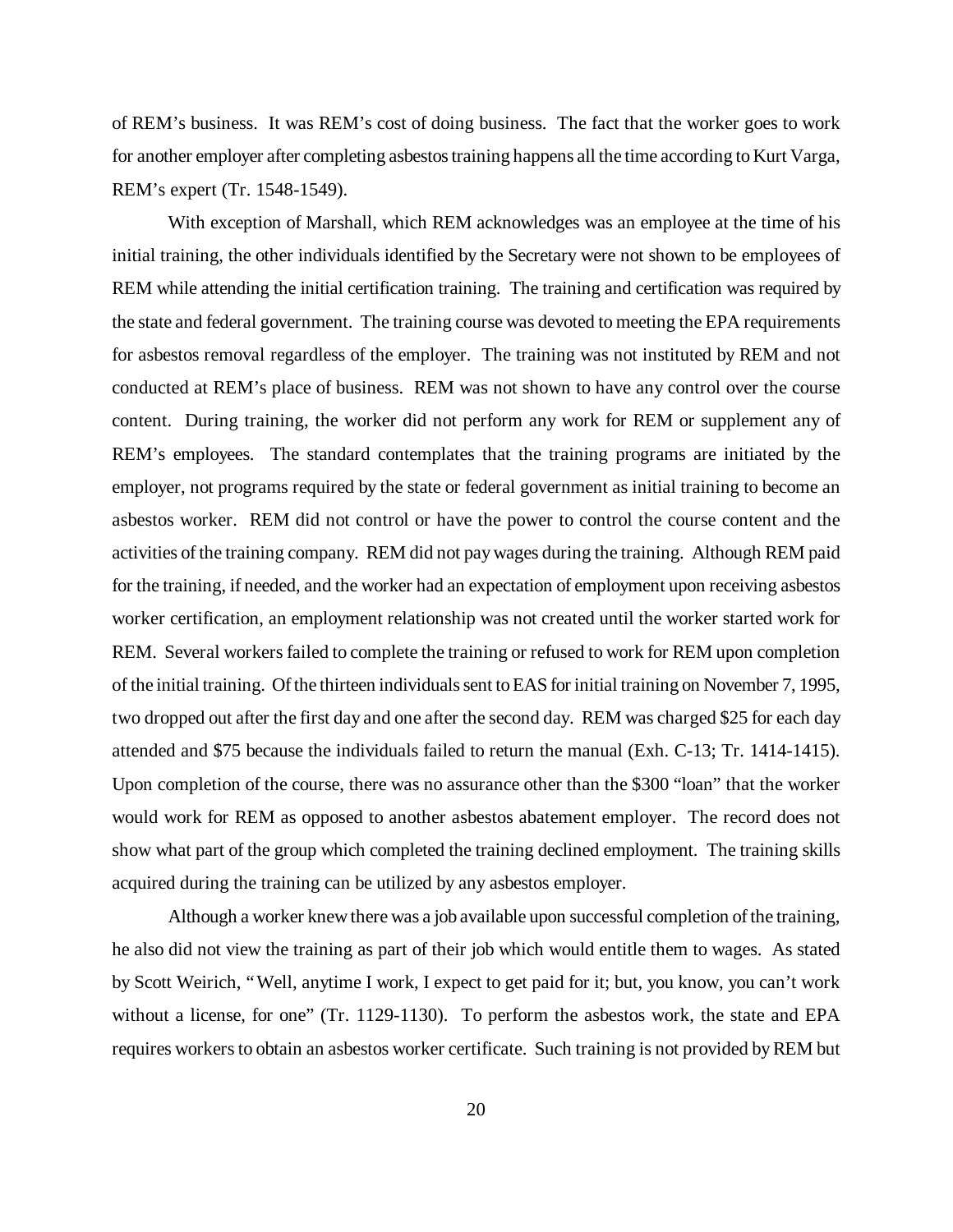is done by private companies such as EAS in Detroit. REM hopes that the workers for which it paid for the training will work for REM upon certification. However, it has no guarantees. The workers who received the initial asbestos certification training were not employees of REM except for Billy Marshall. Although initial certification training benefits REM by providing it with certified asbestos workers, the workers attend the training for their own benefit; to qualify for employment they could not otherwise obtain. REM receives no immediate benefit while the workers are in training and the workers are not productive for REM until after completing the training. See *Donovan v. American Airlines, Inc.*, 686 F.2d 267 (5th Cir., 1982) (an employer's required flight attendant school did not convert the trainees into employees under the Fair Labor Standards Act).

REM admits that Marshall was employed when he attended the initial worker training. REM argues a good faith mistake and such mistake should be considered *de minimus* violation (REM Brief, p. 40-41). The court rejects such classification. By sending Marshall after he was already on its payroll and deducting from his wages more than the cost of the training directs an "other" than serious classification. The Secretary moved to amend the violation to an "other" than serious willful violation (Tr. 844-845, 940). REM disregarded the standard. There is no dispute that Marshall was an employee and the standards requires that training is provided without cost to "employees." REM directed Marshall to participate in the training. However, the willful classification is rejected. There is no evidence of intent or reckless disregard.

Accordingly, an "other" than serious violation of  $\S$  1926.1101(k)(9)(i) is affirmed.

#### WILLFUL CITATION

### Item 1a: Alleged Violation of  $\S 1926.1101(g)(1)$

The citation alleges that in the basement of the Macy building "wet methods, or wetting agents were not used to control employee exposures, during removal of asbestos containing pipe insulation." Section  $1926.1101(g)(1)$  requires the employer to use engineering controls and work practices in covered operations regardless of the levels of exposure. One of the required controls is the use of:

> wet methods or wetting agents to control employee exposures during asbestos handling, mixing, removal, cutting, application, and cleanup, except where employers demonstrate that the use of wet methods is infeasible due to for example, the creation of electrical hazards,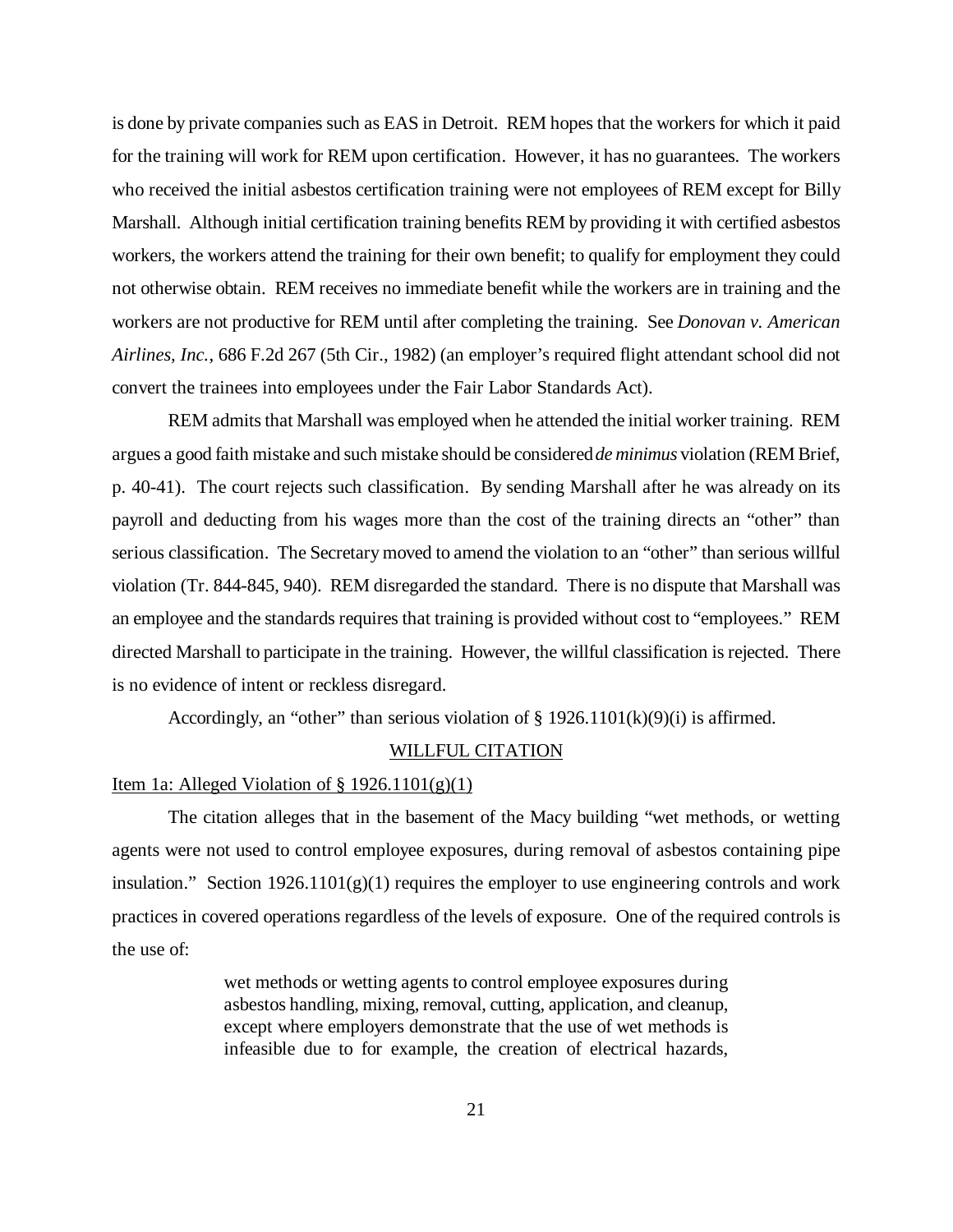equipment malfunction, and, in roofing, except as provided in paragraph (g)(8)(ii) of this section." *See* § 1926.1101(g)(1)(ii).

The use of the wet methods controls asbestos fiber dispersion. "The theory is that if you mist the air and mist the material, the binders surrounding the asbestos fibers will close down on the fibers and, therefore, slow or hinder the release of those fibers into the air" (Tr. 151).

On February 16, 1996, IH Ulczynski observed bags of debris in two areas in the first basement and on the eighth floor (Exh. C-7; Tr. 758, 761-762, 779). She felt the bags and found there was no dampness (Tr. 1805-1806). She cut open the bags and observed insulation material (Tr. 1770). Bulk samples of material taken from several of the bags, ladder rungs and a ledge were found containing 50% to 75% asbestos (Exh. C-26 pp. 2-25 - 2-33; Tr. 769, 1769). The material was friable, thermal system insulation and none of it appeared damp or wet (Tr. 1769-1770).

REM initially argues that the work performed was not asbestos removal. It involved Class IV asbestos clean up work.(REM Brief, p. 34). On the evening of February 13, 1996, Jim Fields, foreman, instructed his men remove the wall/soffit. According to Fields, he did not instruct the employees to remove asbestos insulation. When he returned to the basement the second time, Fields found asbestos mixed with drywall pieces (Tr. 1297-1298). The crew told him that the asbestos "was coming down with the wall" (Tr. 1299). Fields then had the crew to promptly shovel up the debris and put it into sealed bags (Tr. 1301-1302). Fields claims that he had not instructed the employees to remove asbestos off the pipes and did not observe anyone doing so (Tr. 1303). This was confirmed by asbestos workers, Hugh Williford and Scott Weirich who worked on February 15 (Tr. 1091-1092, 1118). Dr. Curt Varga, REM's expert, classified the work as a spill (Tr. 1551).

REM's argument is rejected. As discussed, the clean up work was part of REM Class I asbestos removal activities. Also, wet methods or wetting agents are specifically required "during asbestos handling, mixing, removal, cutting, application, and cleanup." *See* § 1926.1101(g)(1)(ii). Therefore, the use of wet methods or wetting agents to control employee asbestos exposure unless shown infeasible were required during the removal or cleanup of asbestos debris in the basement.

REM does not dispute that the clean up of the asbestos in the basement was a dry removal. Employees who worked in the basement testified that the asbestos was removed without water. Joe Garcia, asbestos worker, testified that no water was used to remove asbestos on either February 14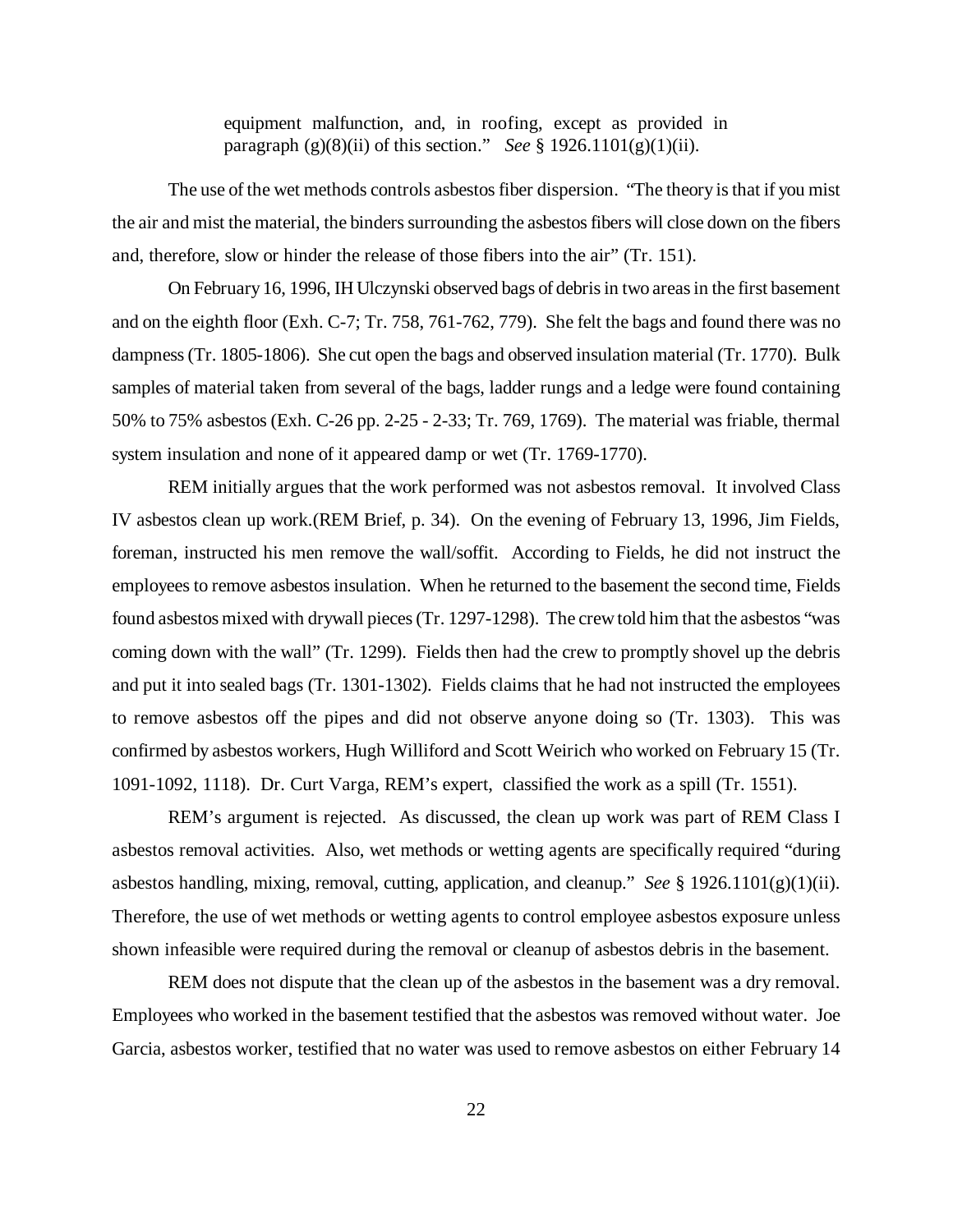or 15 (Tr. 427, 438-439). Jason Varygas also testified that there was no water being used to remove asbestos on February 14 and 15, 1996 (Tr. 515, 525). Nor did employees use pump sprayers while removing asbestos (Tr. 516). Varygas stated that Jim Fields knew dry removal was going on in the basement and did not tell them to stop (Tr. 517). Billy Marshall testified that there was dry removal of asbestos and no water or hand sprayers available when he removed asbestos in the basement (Tr. 680, 687). Rick Wisbon, also testified that dry removal occurred every day on the site and that Jim Fields was present most of the time (Tr. 597).

REM argues that it was not feasible to use wet methods or wetting agents in removing the asbestos in the basement. Jim Fields testified that the water was frozen and the two gallon pump-up sprayers were also frozen. "So there wasn't a whole lot of water in there" (Tr. 1300). REM's infeasibility argument is based on the water being frozen.

Section  $1926.1101(g)(1)(ii)$  requires wet methods "except where the employer can demonstrate that the use of wet methods is infeasible due to for example, the creation of electrical hazards, equipment malfunction, and, in roofing." As an exception, it is to be read narrowly and the burden is on the employer to show entitlement.

REM's infeasibility defense is rejected. REM failed to demonstrate that wet methods or wetting agents were not feasible for use in the basement of the Macy's building in February 13 - 15, 1996. REM argues that its action was consistent with EPA regulations, which provide an exception from the use of water when it is below freezing. According to the national weather bureau, the temperature in Toledo during the month of February, 1996 averaged from 19 to 34 degrees Fahrenheit (Exh. R-46). REM asserts that the infeasibility exception to the use of wet methods under  $§$  1926.1101(g)(1)(ii) should be interpreted consistent with the EPA exception applicable to the use of water when the temperature is below freezing.

IH Ulczynski testified that OSHA considered the infeasibility exception to the use of wet methods to apply to equipment malfunction, electrical hazards or in the roofing industry (Tr. 992-993; also see Fed. Reg. at 40,989). OSHA has not given a variance for freezing conditions (Tr. 1024). IH Ulczynski suggested heating the water, adding biodegradable antifreeze to the water, window washer fluid, or adding salt to the water to keep it form freezing. Also, she suggested that REM could not have delayed its removal work (Tr. 850).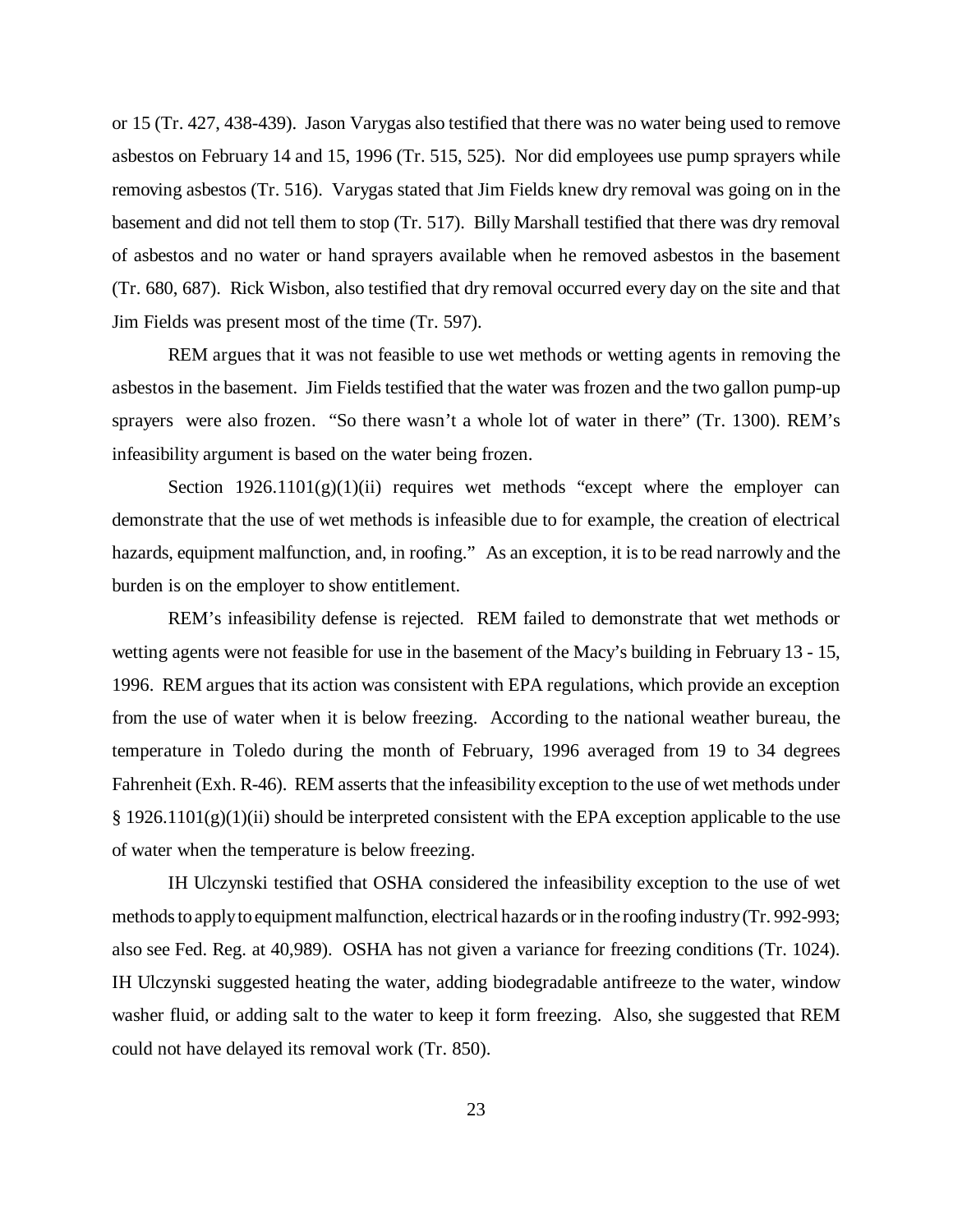The EPA regulates ambient air (Tr. 1178). EPA regulations do not enforce worker protections (Tr. 1188). While OSHA does not make an exception for freezing temperatures, the EPA does at 40 CFR  $\S$  61.145(c)(7) (Exh. R-55) which provides that:

> When the temperature at the point of wetting is below 0 C (32 F): (i) The owner or operator need not comply with paragraph  $(c)(2)(i)$ and the wetting provisions of paragraph (c)(3) of this section. (ii) The owner or operator shall remove facility components containing coated with or covered with PACM as units or in sections

to the maximum extent possible.

(iii) During periods when wetting operations are suspended due to freezing temperatures, the owner or *operator must record the temperature in the area containing the facility components at the beginning, middle, and end of each workday and keep daily temperature records available for inspection* by the Administrator during normal business hours at the demolition or renovation site. The owner or operator shall retain the temperature records for at least 2 years (emphasis added).

There is no record that REM recorded the temperatures inside the basement or at any other location in the Macy's building. After the fact, REM obtained temperatures recorded at the Toledo airport (Exh. R-46; Tr. 1231). Jim Fields claims that he recorded temperatures three times a day and turned them into the office (Tr. 275). His records, however, were not produced by REM. Also, none of the employees recalled seeing Fields with a thermometer recording the temperature (Tr. 436, 522, 598). Fields did discuss with Burzynski that the water was frozen at the Macy's building (Tr. 293, 298). His daily progress report for Feb 14 notes that "water froze back up to showers and pump up sprayers are froze." His daily progress report for February 15 also notes "Water is frozen." (Exh. C-10). Fields also admitted that the pump up sprayer was not adequate to clean up the asbestos in the basement on February 15 (Tr. 294). He stated that it was never discussed prior to February 19 that if there was no water, the job would be shut down (Exh. C-10; Tr. 299). Fields did not try to add something to the water so that it would not freeze (Tr. 299). Further, the record indicates that the bags containing asbestos debris were carried to the eighth floor containment to add water for EPA approval (Tr. 299, 785-786).

 REM has not met its burden of showing of infeasibility. The alternative methods, such as suggested by IH Ulczynski were not shown to be unacceptable. *Armstrong Steel Erectors, Inc*., 1995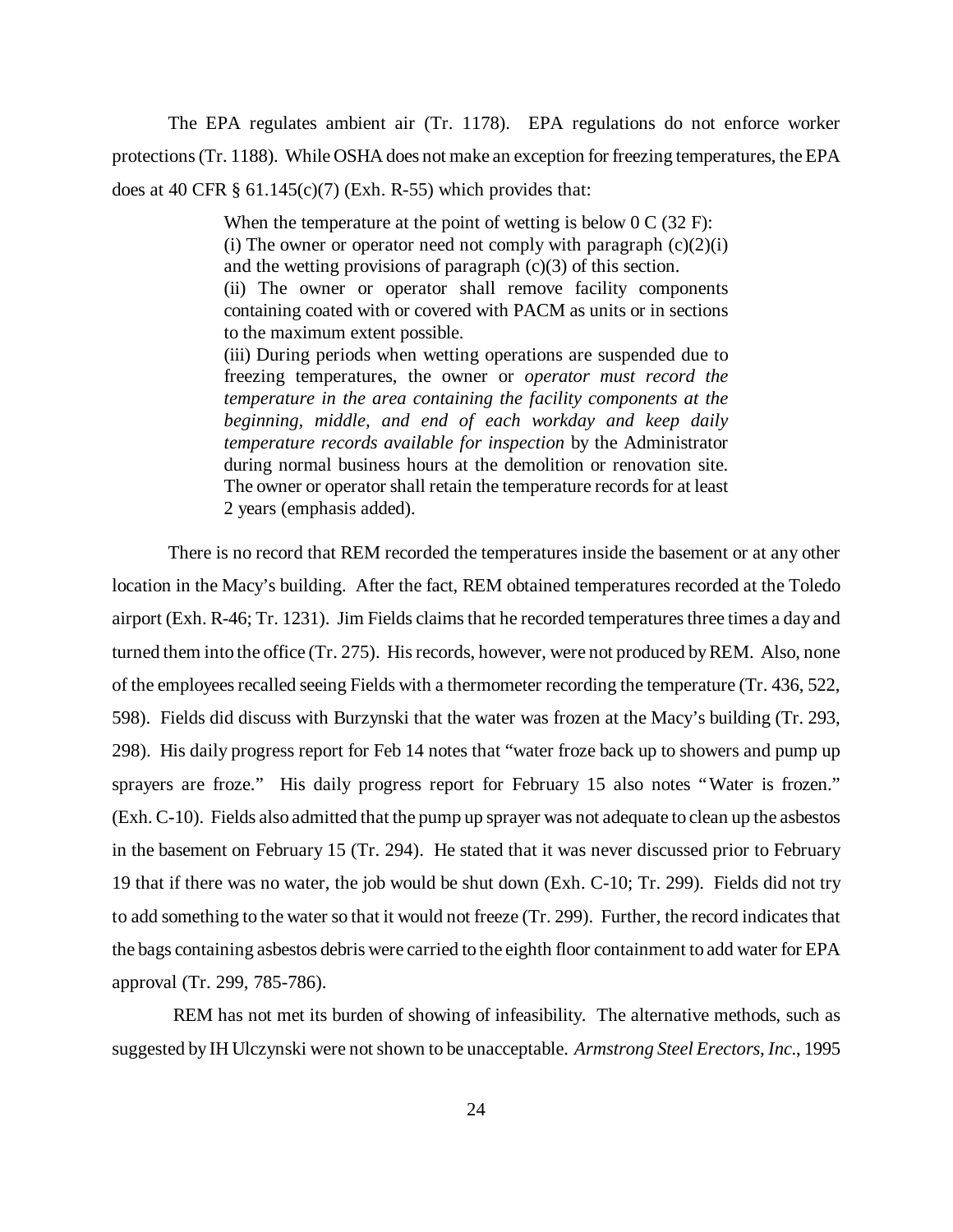CCH OSHD ¶30,909 (No. 92-262, 1995); affd D.C. Cir 1996 CCH OSHD ¶ 31,024. REM failed to show why the recommendations suggested by OSHA were not feasible for use in the basement. OSHA standards do not provide exception for freezing temperature. It requires wet methods or wetting agents. Also, the record is unclear whether some water was available for use.

A violation of  $\S$  1926.1101(g)(1) is affirmed.

#### Item 1b: Alleged Violation of  $\S 1926.1101(g)(3)$

The citation alleges that employees in the basement "dry swept and shoveled dust and debris containing ACM or PACM from the floor." Section  $1926.1101(g)(3)$  prohibits work practices and engineering controls "which disturbs ACM or PACM, regardless of measured levels of asbestos exposure or the results of initial exposure assessments." Within the prohibited work practices, subsection (iii) prohibits "dry sweeping, shoveling or other dry clean-up of dust and debris containing ACM and PACM."

As discussed, REM argument that the employees in the basement on February 15 were not engaged in asbestos removal is rejected (REM Brief, p. 34). Although several workers testified to removing asbestos insulation (Garcia, Vargyas, Wisbon, Marshall) and others only to doing preparation work (Hugh Williford, Scott Weirich), there is no dispute that workers also performed clean-up work to remove the debris. Jim Fields admitted that in cleaning up the asbestos on February 15, the employees used a shovel, a broom and picked up the material with their hands. Fields was aware that the debris contained asbestos. Jason Varygas and Billy Marshall confirmed that a shovel, broom and no water was used to clean up the asbestos (Tr. 525-526, 688). As evident by the bulk samples taken from bags of debris from the basement, the debris contained asbestos.

The standard specifically prohibits "dry sweeping, shoveling or other dry clean up of dust or debris containing ACM or PACM." There is no dispute that the debris contained ACM or PACM. OSHA's bulk samples contained 50 - 75 percent asbestos. The prohibition applies to any "work related to asbestos or for work which disturbs ACM or PACM." When Fields assigned the workers to clean up the debris, he knew or should have known it contained ACM or PACM. The use of dry methods such as brooms and shovels are strictly prohibited.

A violation of  $\S$  1926.1101(g)(3) is affirmed.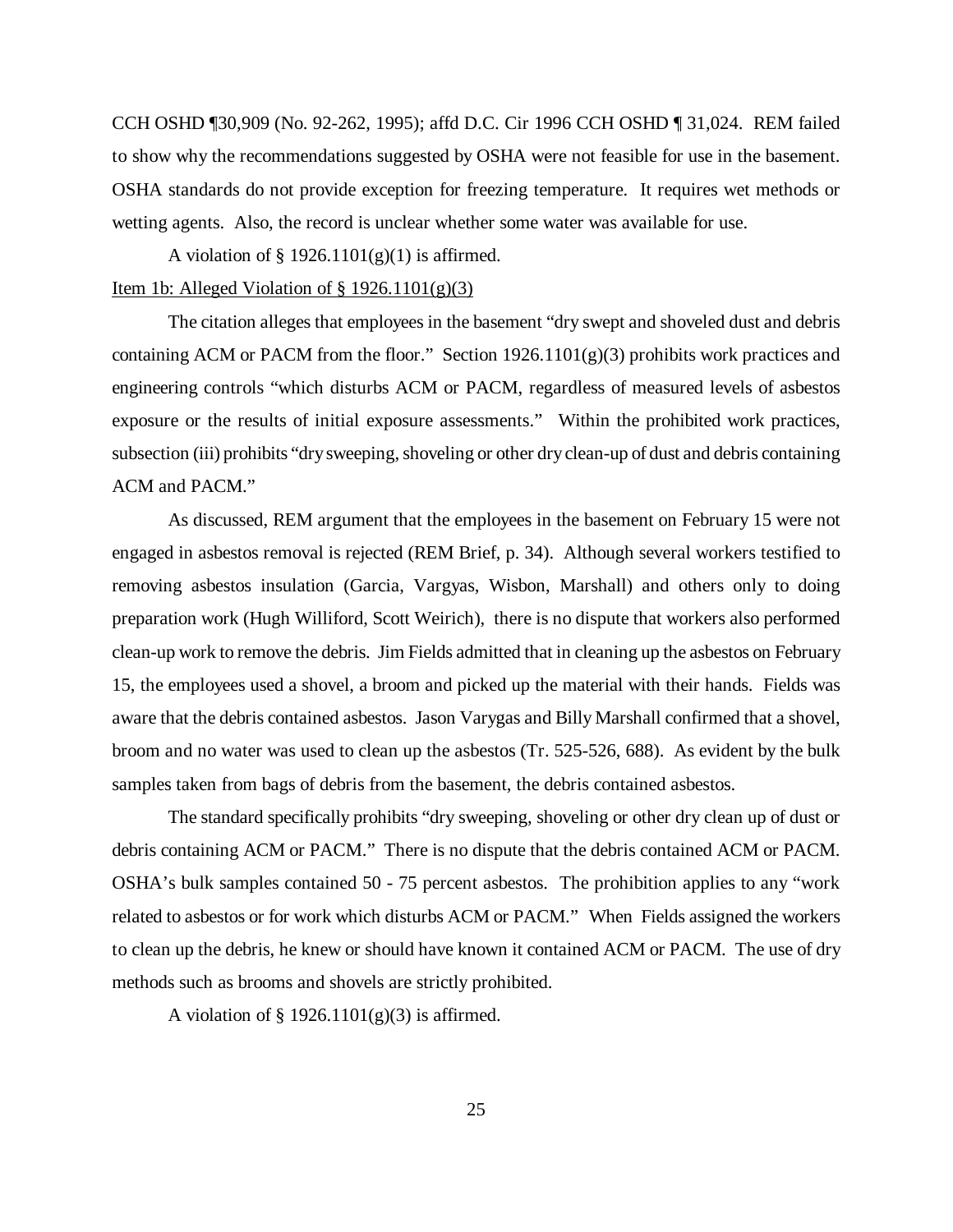#### Item 1c: Alleged Violation of  $\S 1926.1101(g)(5)$

The citation alleges that employees in the basement were required to remove asbestos containing pipe insulation without the use of one or more of the control methods. Section  $1926.1101(g)(5)$  requires that for Class 1 asbestos work, control methods include a negative pressure enclosure, glove bag system, negative pressure glove bag system, negative pressure glove box system, water spray process system, or a small walk-in enclosure.

REM argues that the action taken by Fields was reasonable and proper. He had not instructed employees to remove asbestos from the pipes and did not observe anyone doing so (Tr. 1303). REM does not argue that Fields used any of the methods outlined in § 1926.1101(g)(5) (REM Brief, p. 35).

Jim Fields did not consider using a containment or plastic sheeting when he asked the employees to remove the walls in the basement on February 14-15. He, also, did not consider using such methods when he discovered the asbestos in the debris. He made no attempt to encapsulate the asbestos. He did not use HEPA vacuums to clean up the debris (Tr. 294-295). There were no engineering controls used in removing the asbestos debris (Tr. 297). Fields testified that his brother, Kevin Brice, was removing mag asbestos fittings off pipes using glove bags in the basement on February 14 (Exh. C-10; Tr. 1294). Fields, therefore, was aware that asbestos was being removed in the basement.

Also, employees who testified to removing asbestos insulation in the basement did not use glove bags or a containment. Billy Marshall testified that there was no glovebags or a containment (Exh. R-31; Tr. 680-681, 715, 724). Jason Varygas also testified to not using glovebags or a containment (Tr. 515, 525, 562). Joe Garcia testified that Fields returned to the basement every hour and did not tell them to stop work and use glovebags (Tr. 426-427). William Watson, the Pyramid Electric employee, who observed REM employees removing asbestos from pipes in the ceiling, also saw no glovebags or containment (Tr. 641-642). Watson's crew wore masks because of the dust (Tr. 644-645). When IH Ulczynski inspected the basement on February 16, she saw no containment or glovebags in the basement on Feb 16. When asked, Fields responded "I just didn't get to it" (Tr. 778, 852-853).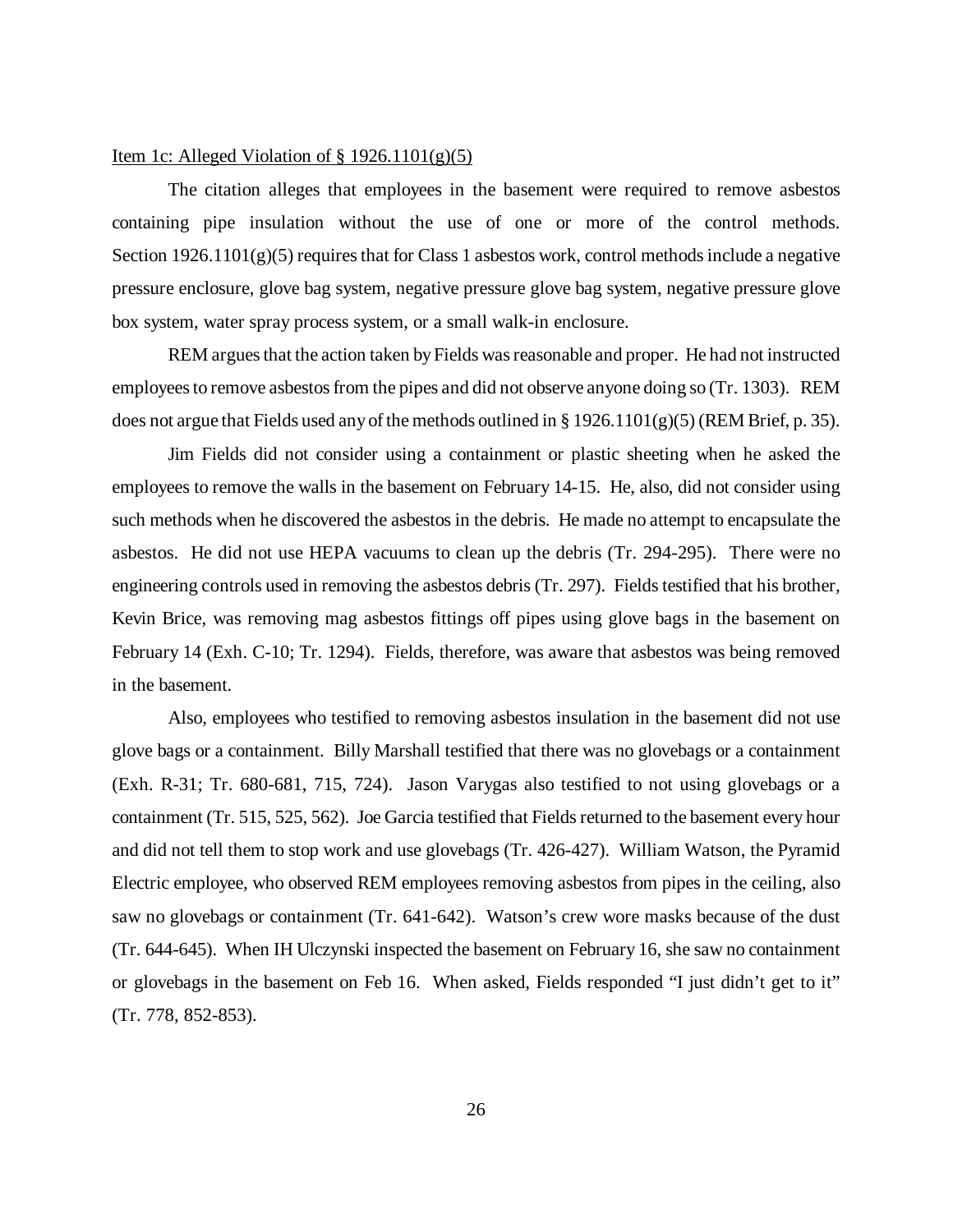The record shows that employees working in the basement were not using any of the required methods for containing asbestos while performing Class I asbestos work. Based on Fields presence on-site, the note in his daily log that Brice was using a glovebag in the basement, and the testimony of employees, Fields knew or should have known of the asbestos removal work in the basement. Fields' knowledge is imputed to REM. An employer has a duty to inspect its work area for hazards, and an employer who lacks actual knowledge can nevertheless be charged with constructive knowledge of conditions that could be detected through an inspection of the worksite. An employer must make a reasonable effort to anticipate the particular hazards to which its employees may be exposed in the course of their scheduled work. *Automatic Sprinkler Corp. of America*, 8 BNA OSHC 1384, 1387 (No 76-5089, 1980); *Pace Constr. Corp*. 14 BNA OSHC 2216, 2221(No. 86-758, 1991). An employer is also chargeable with knowledge of conditions which are plainly visible to its supervisory personnel. *A.L. Baumgartner Constr., Inc*. 16 BNA OSHC 1995 (No 92-1022, 1994).

A violation of  $\S$  1926.1101(g)(5) is affirmed.

## Item 2: Alleged Violation of  $\S 1926.1101(i)(1)(i)$

The citation alleges that no decontamination area was established in the basement and adjacent to regulated areas located on floors two through eleven where employees removed asbestos containing pipe insulation from the pipe chase. Section  $1926.1101(j)(1)(i)$  provides that:

> The employer shall establish a decontamination area that is adjacent and connected to the regulated area for the decontamination of such employees. The decontamination area shall consist of an equipment room, shower area and clean room in series. The employer shall ensure that employees enter and exit the regulated areas through the decontamination area.

A decontamination area "is used for the decontamination of workers, materials, and equipment that are contaminated with asbestos" (§ 1926.1101(b)*;* Tr. 1240). Employees must enter and exit the asbestos regulated area through the decontamination area which consists of an equipment room, a shower area, and a clean room. REM was cited for two instances of failing to have a proper decontamination area.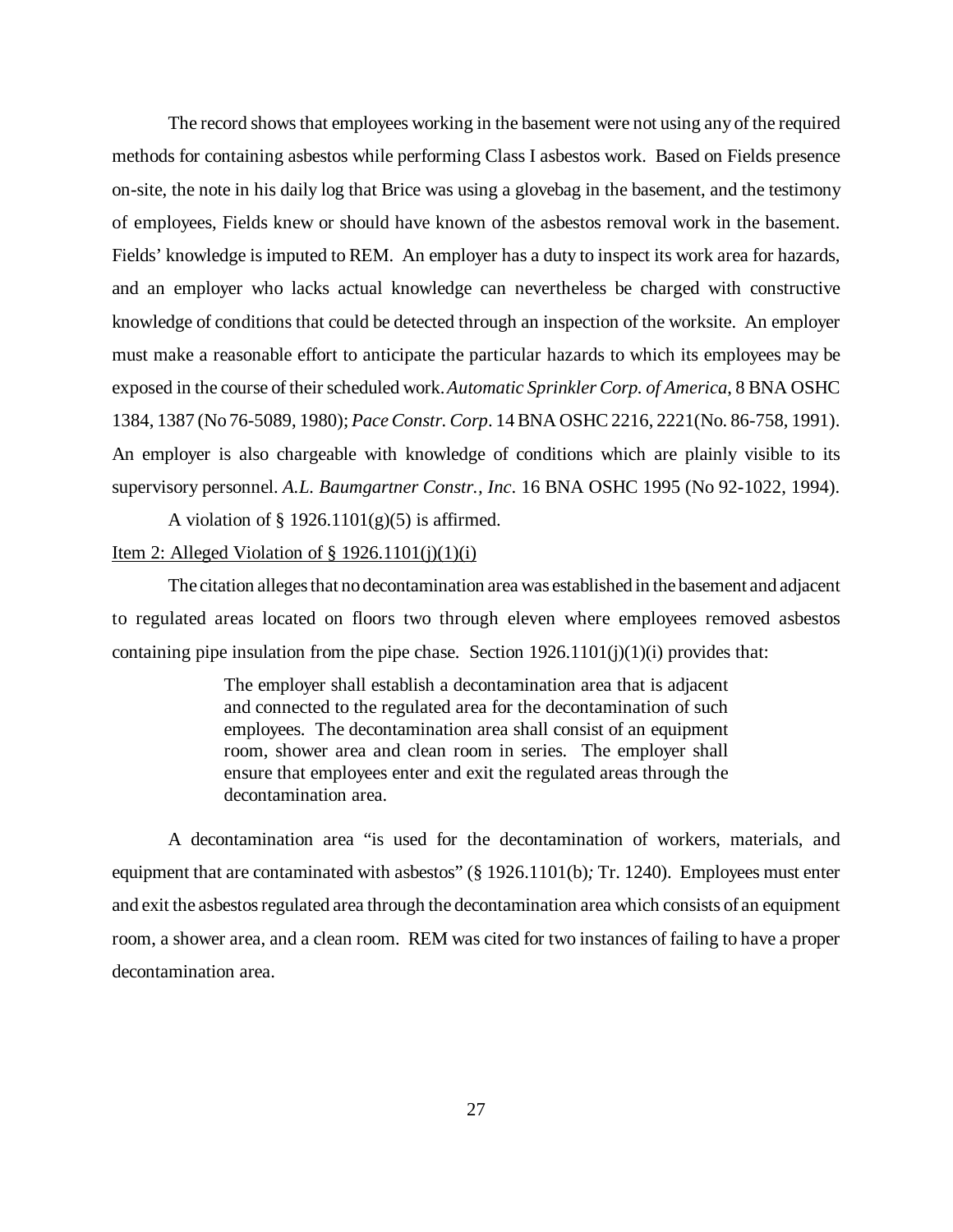#### **BASEMENT**

There is no dispute that no decontamination area was established in the basement where employees removed asbestos containing pipe insulation. As discussed, REM argues that Fields' action was reasonable under the circumstance in that he did not instruct employees to remove asbestos material and when he discovered the asbestos, Fields took immediate action to remove the debris (REM Brief, p. 36).

The employees were removing asbestos insulation and cleaning up asbestos containing debris. Samuel Ansara, the Toltest analyst, testified that there was no decontamination area in the basement. There was no place to change and Ansara left his protective tyvek suit on the basement stairs (Tr. 178-179). Joe Garcia and Jason Varygas confirmed that there was no decontamination area in the basement (Tr. 435, 520, 528). Billy Marshall testified that there was no shower except on the 8th floor (Tr. 688-689, 780). IH Ulczynski also did not see a decontamination area in the basement during her inspection on Feb 16, 19, and 26. There was one the first floor on March 5 (Tr. 799, 854). James Fields testified that the decontamination area on the first floor was for employees to use on Feb 14 and 15 (Tr. 1256).

The record establishes that there was no decontamination area in the basement for employees to use after handling asbestos containing debris.

## PIPE CHASE AREA

There is no dispute that a decontamination room was on the first floor. The stairway areas between floors where employees were removing asbestos from the pipe chase were sealed and regulated providing access to the decontamination areas on the first floor. REM argues that Fields based on IH Ulczynski's instruction, constructed a remote decontaminant unit on the first floor. Fields denied knowing that IH Ulzcynski who agreed to a remote decontamination area also wanted REM to construct an equipment room on each of the other floors (REM Brief p. 36). REM does not dispute that an equipment room was not established adjacent and connected to the regulated (contamination) areas located on floors two through eleven.

On March 5, 1996, IH Ulzcynski returned to the Macy's building at the request of REM. REM was concerned about the asbestos removal from vertical pipes located in the pipe chase in the elevator shaft area running from the second floor to the eleventh floor. Because of complaints about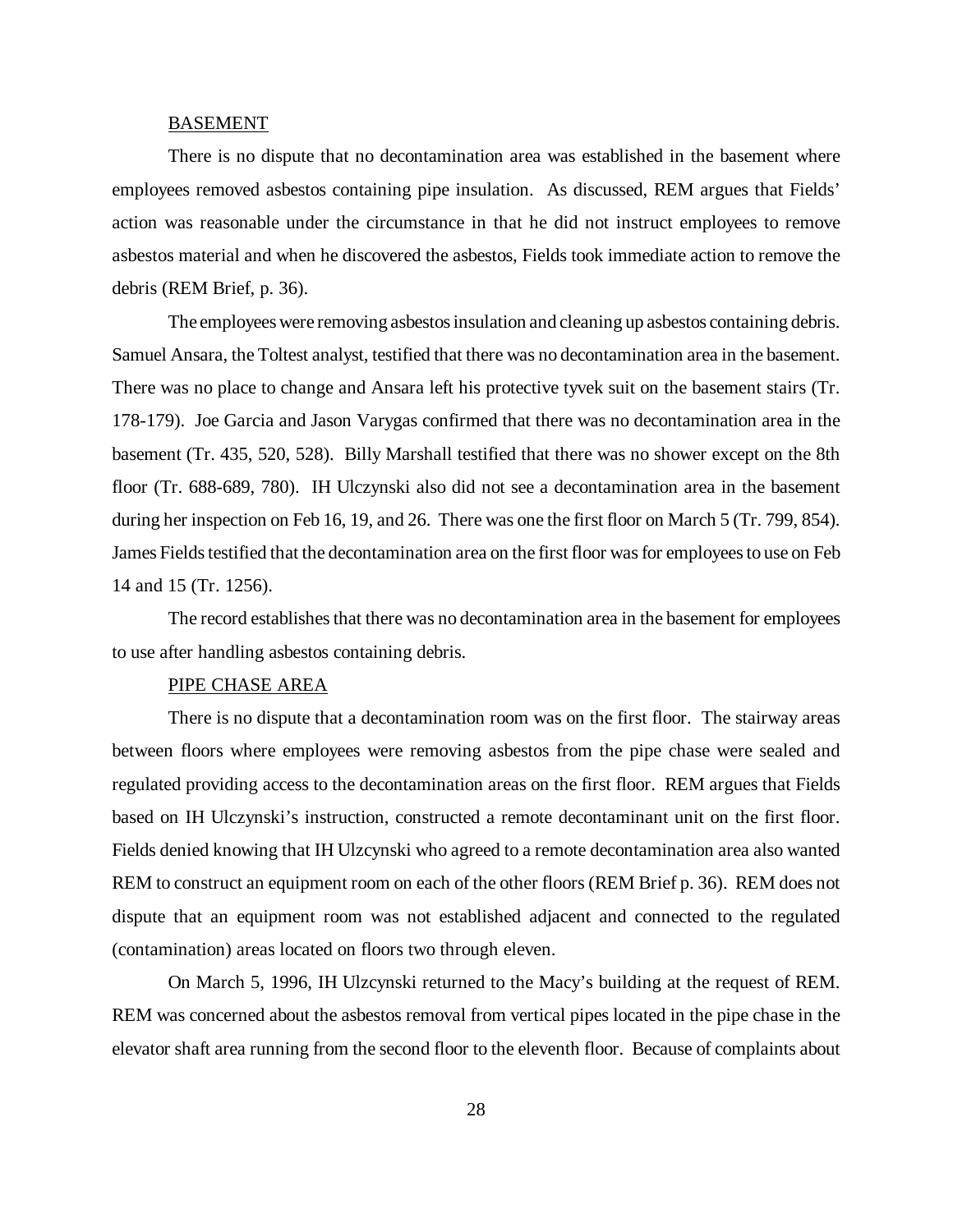the dust in the building, EPA had instructed REM that it would have to put the pipe chase under containment even though REM intended to glovebag the vertical pipes (Exh. C-35; Tr. 797-798, 1174-1175). According to IH Ulzcynski, she agreed to allow REM to use a remote decontamination area on the first floor provided REM had an equipment room on each floor attached to the pipe chase/elevator shaft containment (Exh C-35; Tr. 798). An equipment room attached to the containment would allow employees to leave the containment area, vacuum off or take off their dirty suit, and put on a clean one before proceeding to the remote decontamination area on first floor (Tr. 798). An equipment room or change room is defined as a "contaminated room located within the decontamination area that is supplied with impermeable bags or containers for the disposal of contaminated protective clothing and equipment." *See* § 1910.1101(b).

Fields, however, disputes IH Ulzcynski's account. Fields testified that Ulycnski instructed only a remote decontamination area on the first floor and did not mention equipment rooms for each floor (Tr. 1257-1258). REM argues that employees exited the pipe chase elevator shaft area by means of the stairs which were also in containment all the way to the first floor (Tr. 1260). REM asserts that Fields sought and obtained approval for the construction of a remote decontamination area (Tr. 1257-1258). He did not recall any discussion about an equipment room on each floor (Tr. 1288). REM argues that it would be illogical for Fields to have disregarded OSHA's instruction in the middle of an OSHA inspection (REM Brief, p. 37).

OSHA argues that because some of the upper stairs were missing, employees could not get to the remote decontamination area without existing on several of the floors (Exh. C-40; Tr. 1789- 1790). Also, Greg Boehler, Rudolph-Libbe employee, testified that the stairs next to the elevator were used by Rudolph Libbe and were not in containment (Tr. 490). Billy Marshall who worked in the pipe chase/elevator shaft stated that some stairs were enclosed and some floors had missing stairs. There was no decontamination area and some employees used HEPA vacuum to clean off (Tr. 694-695). IH Ulczynski recalled that she told Fields to include an equipment room on each floor attached to the containment (Tr. 798). Douglas Sykes, a former REM supervisor, also understood that there was to be an equipment room on each floor (Tr. 1484-1485).

The record establishes that a remote decontamination area was permitted by IH Ulzcynski except that an equipment room was required on each floor. IH Ulzcynski's instruction was confirmed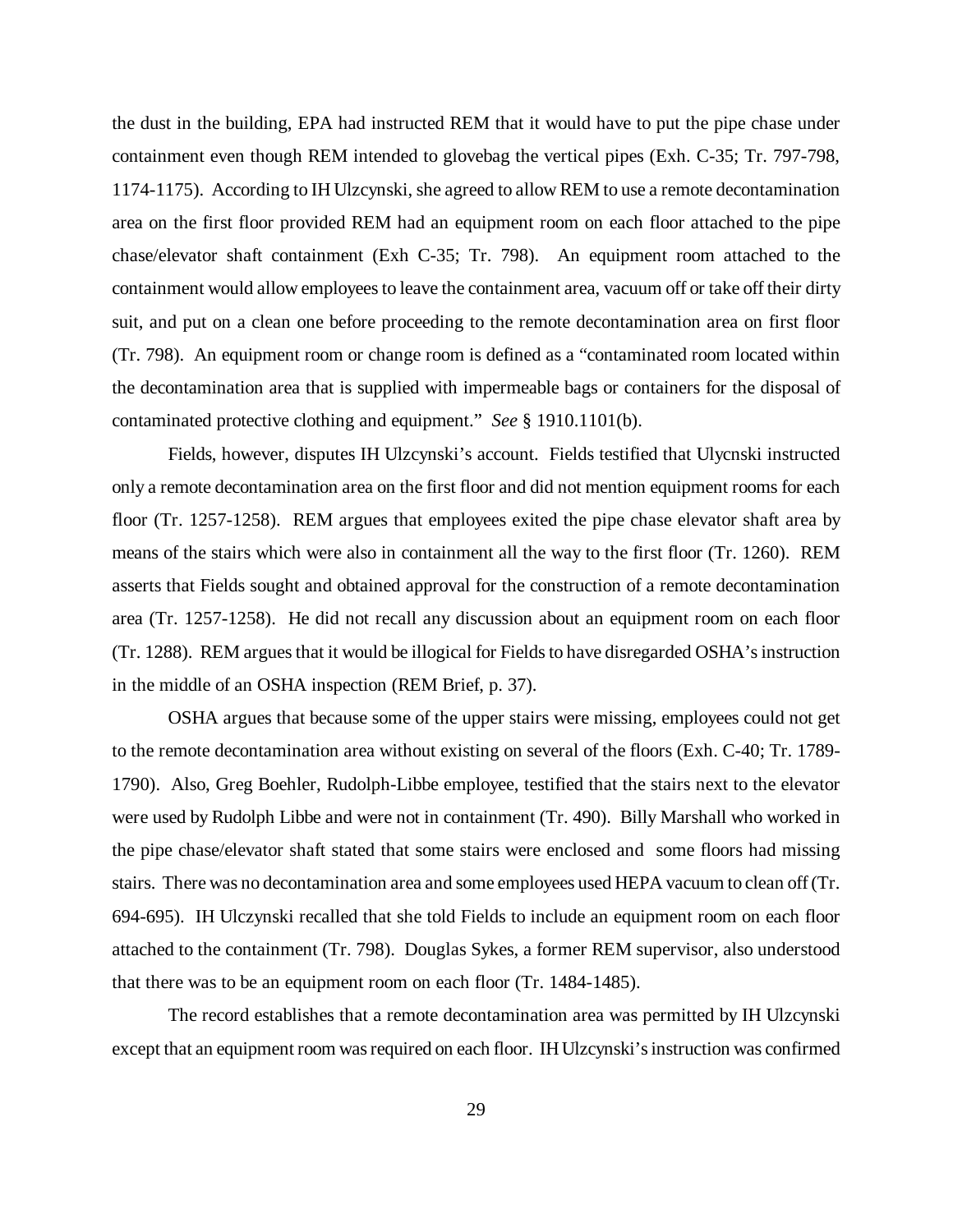by Douglas Sykes, a former REM supervisor. The stairway was not complete throughout all floors and to require employees wearing Tyvek suites and respirators to move up and down stairs is illogical.

A violation of  $\S$  1926.1101(j)(1)(i) is affirmed.

### Item 3: Alleged Violation of  $\S$  1926.1101(j)(1)(i)(B)

The citation alleges that on February 26, 1996, "the shower facility for the 8th floor containment did not comply with 29 C.F.R § 1910.141(d)(3)(i) in that hot and cold water was not provided." Section  $1926.1101(i)(1)(i)(B)$  provides in part that:

> Shower facilities shall be provided which comply with 29 CFR 1910.141(d)(3), unless the employer can demonstrate that they are not feasible. The showers shall be adjacent both to the equipment room and the clean room, unless the employer can demonstrate that this location is not feasible.

The standard requires a shower facility unless the employer can demonstrate that it is not feasible. There is no dispute that on February 19 and 26, 1996, the shower facility for the 8th floor containment was not operable. Fields daily progress reports indicate that on Feb 19, the hoses to the shower were frozen (Exh. C-10; Tr. 297). The report also indicates that the PVC in shower was broken. Hugh (Larry) Williford testified that the head on the shower was broken and a garden hose with hot and cold water was used (Tr. 1092-1093). Williford claimed he accidentally had broken the shower and repaired it immediately.

On February 26, IH Ulczynski discovered that the shower was not hooked up with any water (Exh. C-7 page 1-205; Tr. 795). She told Douglas Sykes, a REM supervisor, that the shower was broken (Tr. 796). Fields testified that the same part that broke on the February 19 also broke on the 26th. His daily progress report states that the "hot water tank keeps blowing a circuit" (Exh. C-10; Tr. 1286-1297). Rick Wisbon confirmed that the shower was not working and the hot water tank was not working. He stated that there was just a hose with a sprayer. He just squirted his legs because "the water was too darn cold" (Tr. 595-596).

The record establishes that a properly functioning shower was not feasible and a garden hose had to be used of February 19 and 26, 1996. Jeffrey Ridley, an asbestos coordinator for the City of Toledo, Division of Environmental Services, inspected REM's work on January 15. He testified that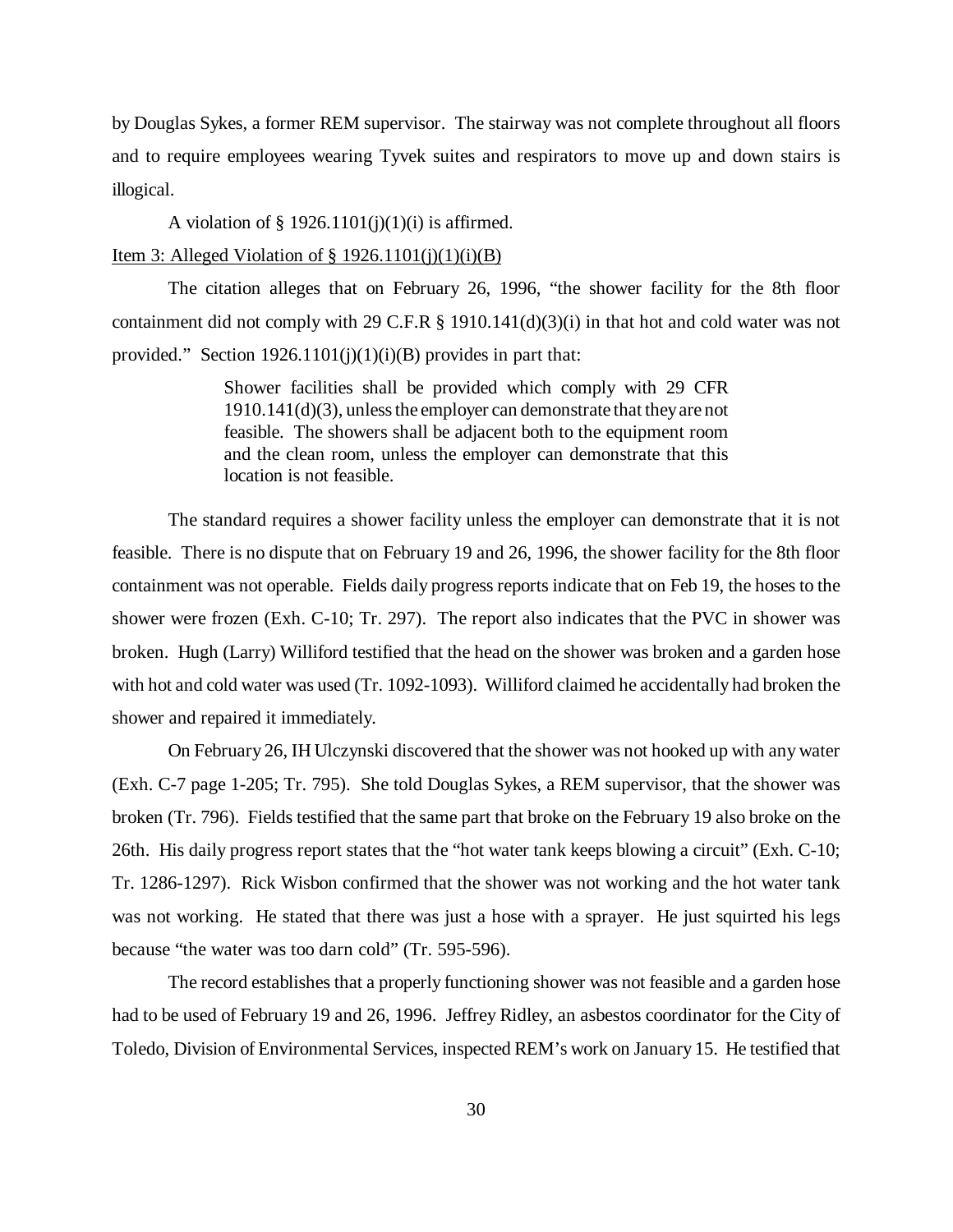he used the shower to wash his face (Exh. R-44; Tr. 1153). According to field reports, on February 16, Williford had broken the PVC for the shower and Fields testified that he had broken it on February 26 (Exh. C-10; Tr. 1344). A hose had to be used.

When IH Ulczynski observed the unhooked shower on the 8th floor on Feb 26, the employees were working inside the containment (Tr. 962). Employees were not ready to use the shower at that time and IH Ulczynski did not re-inspect the shower (Tr. 966). As a result, a garden hose was used to the shower the employees (Tr. 1248-1249). The hose was not hooked up when the employees were in the containment. It was hooked up when employees went to clean up (Tr. 1250). Although Wisbon testified that the shower was not working, he agreed he "squirted off with the hose" (Tr. 595-596). Because the shower was broken, a garden hose was a feasible means for the employees to shower that day.

A violation of  $\S$  1926.1101(j)(1)(j)(B) is not established.

#### Unpreventable Employee Misconduct Defense

 REM alleges an employee misconduct defense to willful citation No. 2, item 1a, § 1926.1101(g)(1) (failure to use wet methods); item 1b, § 1926.1101(g)(3) (dry sweeping); item 1c,  $\S 1926.1101(g)(5)$  (no control methods); and item 2,  $\S 1926.1101(j)(1)(i)$  (no decontamination area) (REM Brief, p. 41). To prevail on an employee misconduct defense, REM must show that (1) it had established work rules designed to prevent the violation; (2) the work rules had been adequately communicated to its employees; and (3) it had taken steps to discover violations, and had effectively enforced the rules when violations had been discovered. *Mosser Construction Co.*, 15 BNA OSHC 1408, 1414 (No. 89-1027, 1991). As an affirmative defense, REM has the burden of proof.

 REM asserts that its safety program includes work rules, that its safety rules were communicated to its employees, and that it took steps to discover any violations. REM trained its employees, including supervisors, in asbestos removal practices. The employee training records reflect the training received (Exh R-4 Rohr; R-13 Vargyas; R-22 Wisbon; R-32 Marshall; R-41 Williford; R-42 Weirich; R-45 Fields; R-56 Burzynski). REM also took disciplinary action when employees violated safe work practices. REM disciplined several employees who worked during the nights when the alleged dry removal occurred. Varygas was disciplined at least twice (Exhs. R-17, R-18; Tr. 543-545). Marshall was also disciplined (Exh R-49; Tr. 1306). Garcia was disciplined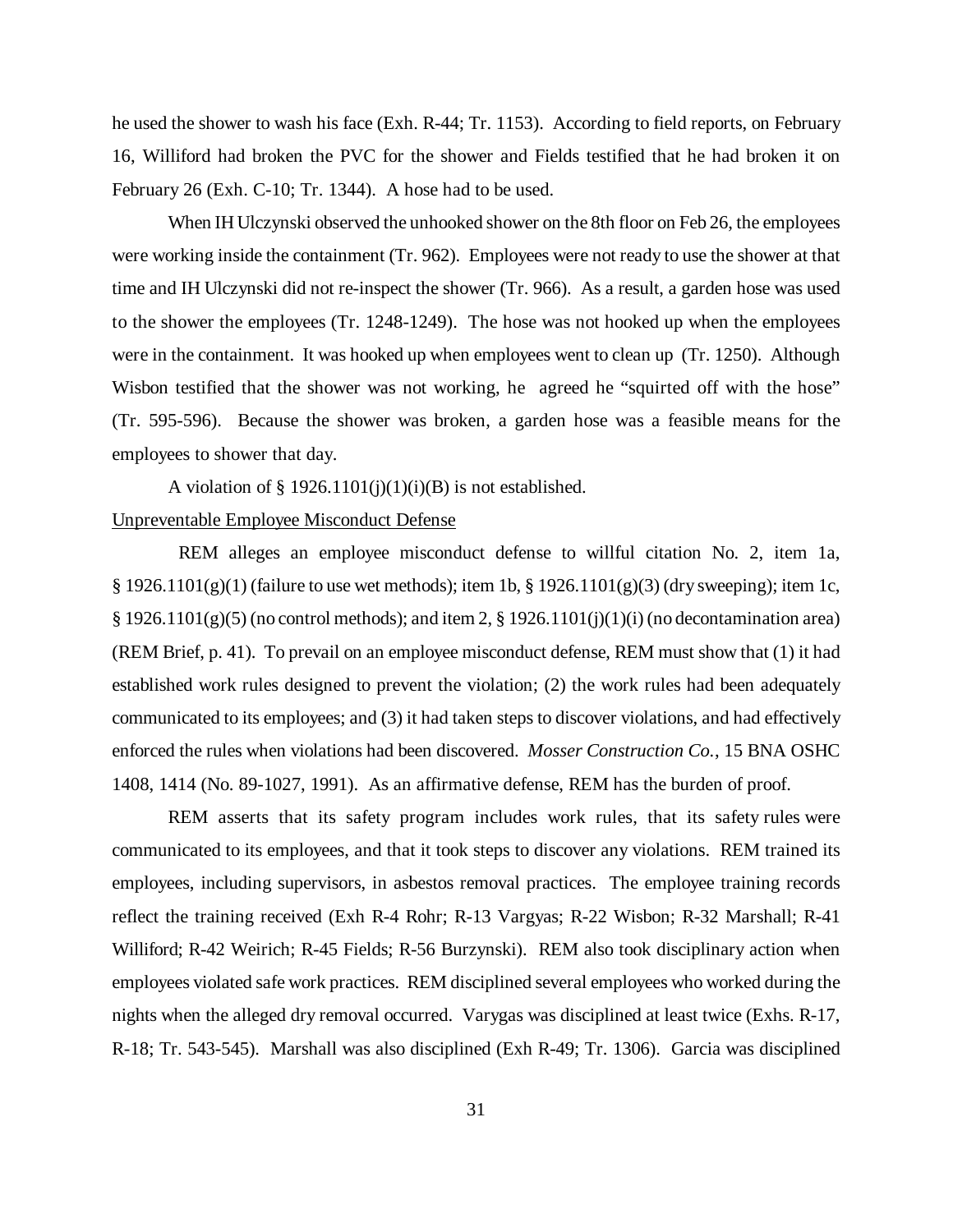(Exh R-49; Tr. 1306). REM's attempt to discover violations included Fields' inspections of his crew's work (Tr. 1298).

Despite the assertions, REM's evidence fails to show specific work rules prohibiting the activity addressed by the cited standards including the use of dry methods, the lack of controls methods and failure to use proper decontamination areas. Also, there were four employees removing asbestos under the supervision of REM's foreman and competent person, Jim Fields. Although there is a dispute as to Fields' instructions regarding the work in the basement, the record does not contradict the improper methods used by employees to cleanup the asbestos debris. Such methods were under the supervision of Fields.

REM produced a statement signed by employees stating that to their knowledge there was no dry removal of asbestos at the Macy's building (Exh. R-25). The statement did not specifically address the cleanup in the basement. Also, Billy Marshall testified that he signed the statement because he wanted to keep his job. He stated that Jay Burzynski, president, only wanted to know if he signed the statement and not the truth of the assertion (Tr. 737-738). Billy Marshall was only 20 years old when he began working for REM in June 1995 (Exhs. R-33, p.9). Jason Varygas, Marshall's best friend and of the same age, is the younger brother of a REM manager (Tr. 545, 717). Varygas testified that he did not sign the dry removal statement because he had already signed a statement for OSHA and was not going to turn his words around (Tr. 576-577). He felt threatened but he told his brother that he was going to tell the truth (Tr. 564, 577). Rick Wisbon, a foreman for Jim Fields, worked the Macy's project at the end of February. He quit for a better job and because he did not feel REM was safe for his health (Tr. 388, 588, 592-593, 633). He testified that the signature on the REM dry removal statement was not his (Exh. R-25; Tr. 625-626, 635).

Jim Fields directed the employees to perform the dry removal work and periodically inspected their progress. He took no action to prevent the dry removal (Tr. 1330-1331). Fields did not ensure the use of wet methods and control methods to remove the asbestos. Also, no decontamination area was constructed in the basement on February 13 - 16, 1996 while removing and cleaning up the asbestos debris. As supervisor, knowledge of the condition is imputed to REM. An employer is chargeable with knowledge of conditions which are plainly visible to its supervisory personnel. *A.L. Baumgartner Constr., Inc*. 16 BNA OSHC 1995, 1998, 2000 (No 92-1022, 1994). Also, when the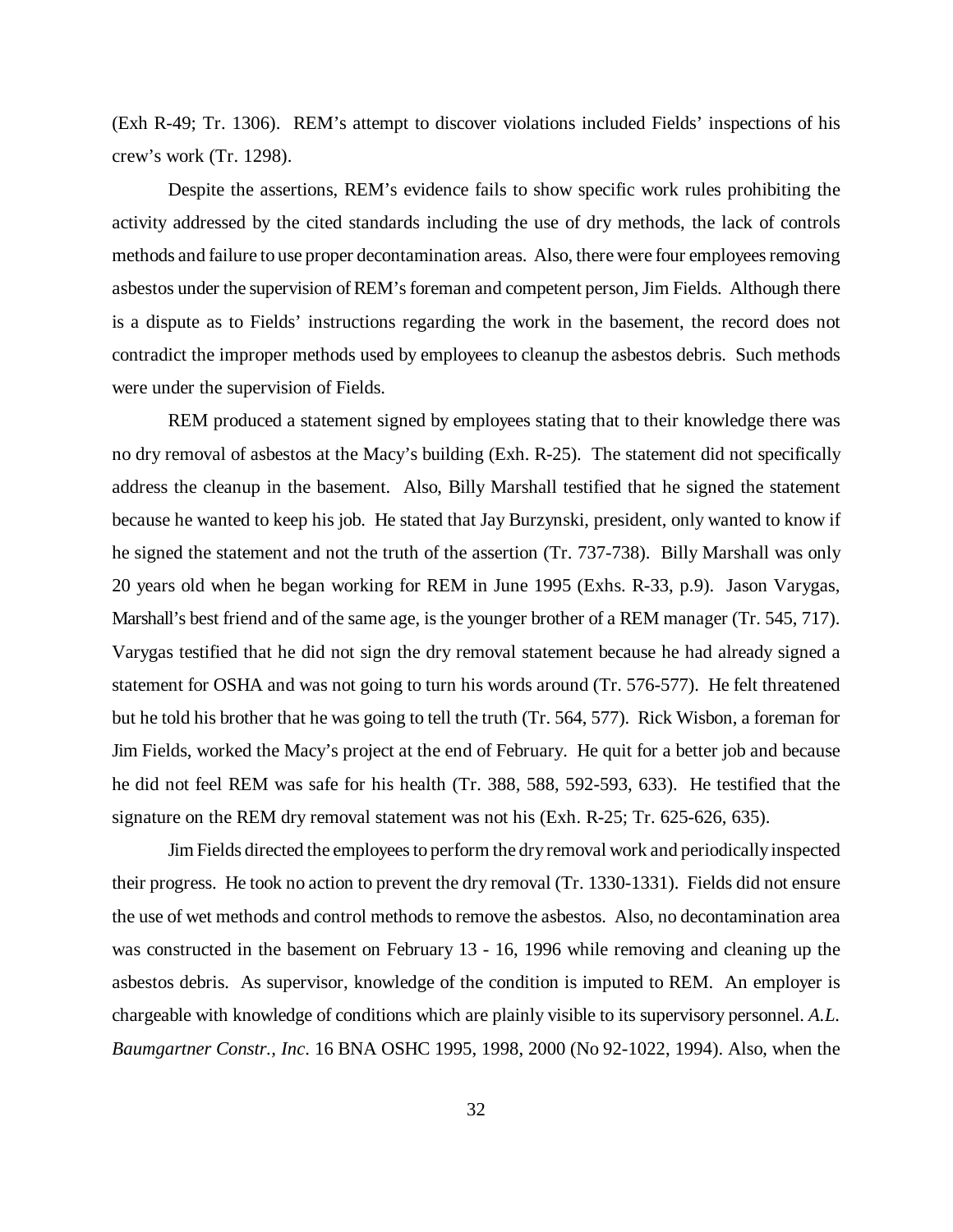misconduct is that of a supervisory employee, the employer must also establish that it took all feasible steps to prevent the violative condition, including adequate instruction and supervision. *Archer Western Contractors, Ltd*, 15 BNA OSHC 1013, 1017 (No. 87-1067). The Review Commission in the *Archer Western* case stated that "where a supervisory employee is involved, the proof of unpreventable employee misconduct is more rigorous and the defense is more difficult to establish since it is the supervisors' duty to protect the safety of employees under his supervision....A supervisor's involvement in the misconduct is strong evidence that the employer's safety program was lax." The "fact that a supervisor would feel free to breach a company safety policy is strong evidence that the implementation of the policy is lax" *Mel Jarvis Constr., Co.,* 9 BNA OSHC 2117, 2123 (No. 78-6265, 1981), citing *Jensen Construction Co.,*7 BNA OSHC 1477 (No. 76-1538, 1979). It is the employer's burden to show that the supervisory employee's misconduct was unpreventable. *V.I.P. Structure, Inc*., 16 BNA OSHC 1873, 1875 (No. 91-1167, 1994).

REM's employee misconduct defense is rejected.

#### Willful Classification for Citation No. 2

The violations alleged in citation No. 2 were classified as "willful." A willful violation is "one committed with intentional knowing or voluntary disregard for the requirements of the Act, or with plain indifference to employee safety." *Conie Construction, Inc.*, 16 BNA OSHC 1870, 1872 (No. 92-264, 1994). A willful violation is differentiated from other classifications of violations by a heightened awareness of the illegality of the conduct or conditions and by a state of mind showing conscious disregard or plain indifference.

A violation, however, is not willful if the employer has a good faith belief that it was not in violation. The test of good faith for these purposes is objective--whether the employer's belief concerning a factual matter, or the interpretation of a rule, was reasonable under the circumstances. *General Motors Corp.*, *Electro-Motive Div.*, 14 BNA OSHC 2064, 2068-2069 (No. 82-630, 84-731, 84-816; 1991).

It is undisputed that at two prior projects, REM received citations and was advised of the requirements of the asbestos standards. REM received a serious citation on July 13, 1995 and serious and willful citations on April 16, 1996 (Exhs. C-16, C-17). The citations alleged violations of the asbestos construction standards. The citations were settled and the violations affirmed with change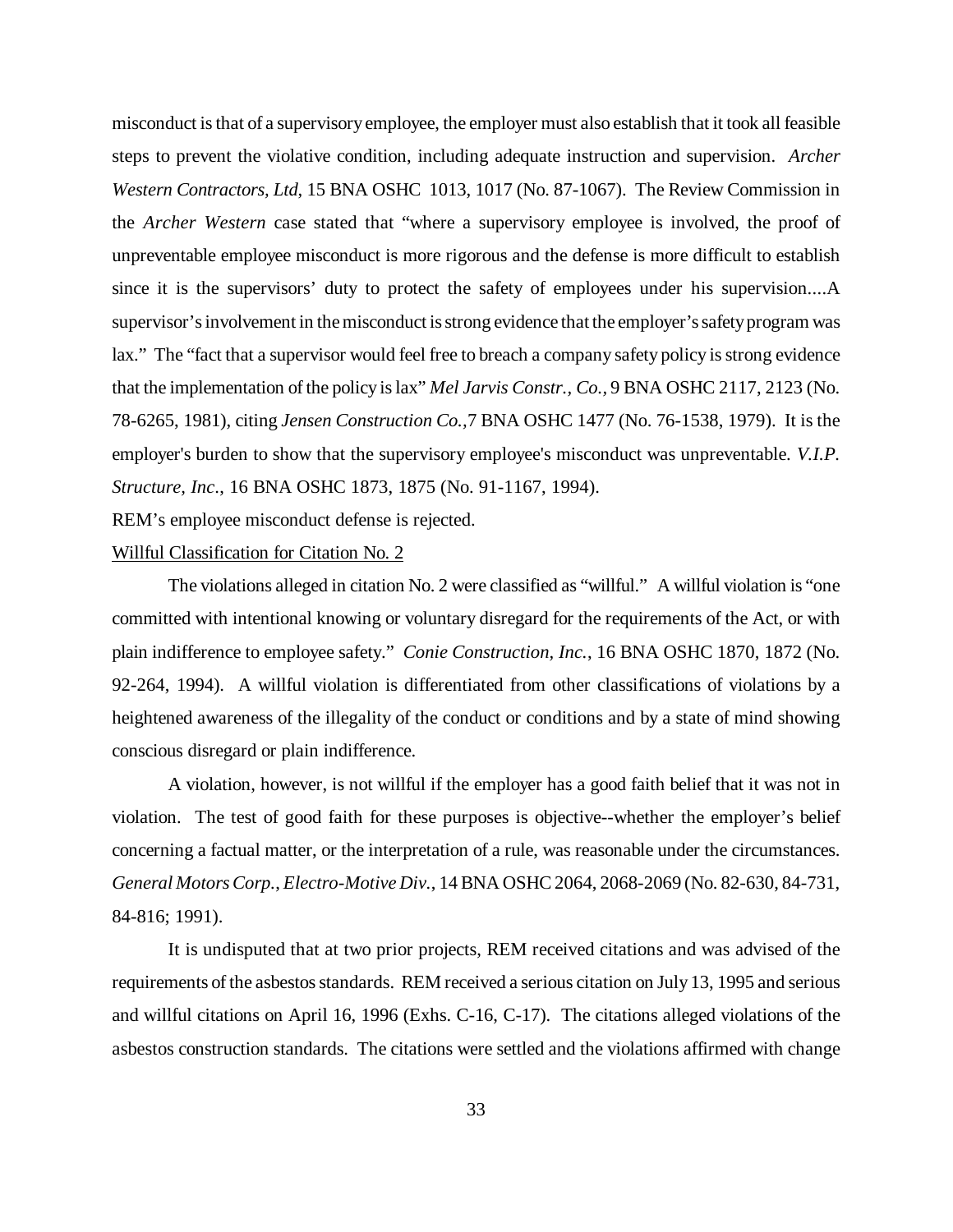in some classifications and a reduction in penalties. Jim Fields, foreman, was also REM supervisor on the other projects (Tr. 266-267). In the informal settlement agreement resolving the 1995 citation, REM was informed of the asbestos requirements of the standards and invited to work with OSHA (Exh. C-16 p. 14).

REM was cited willful for failing to use appropriate work practices such wet methods, appropriate control methods and use of dry shoveling in removing asbestos in the basement (items 1a, 1b and 1c). Also, REM was cited willful for not having a decontamination unit (item 2). Fields was REM's supervisor and competent person on-site (Exh. R-45). REM, while removing asbestos in the basement of the Macy's building, failed to document the need for using other than the required engineering controls and work practices. REM had not sought a variance from OSHA.

The Secretary, however, failed to establish the violations were willful. Jeffrey Ridley with the Toledo Division of Environmental Services under contract with the Ohio EPA regularly inspected REM's work at the Macy's building. His inspections included the adequacy of REM's wetting methods to ensure no release of fibers into the ambient air (Tr. 1138, 1141). On January 15, Ridley found wetting method adequate (Exh. R-44; Tr. 1151). Also, during his inspections, Ridley found no evidence of dry removal by REM (Tr. 1168). Ridley's inspections identified no violations of the asbestos standards.

Further, the record indicates that the employees may have misunderstood Fields's instruction about the work to be done in the basement on February 13, 1996. Regardless, the record does establish that employees did remove asbestos insulation and Fields did become aware of the asbestos removal. Once, the asbestos was down, Fields initiated a prompt clean up the debris. REM noted that constructing a containment would have taken two days. Also, the purpose of a containment is to protect the rest of the building and not the employee working inside (Tr. 1546-1547). The employees were protected by protective clothing and North ½ mask respirators. OSHA's air monitoring results on February 16, were negative for asbestos in the basement (Exh. C-26; Tr. 771- 772). The asbestos removal work in the basement may have resulted from a misunderstanding and although the clean up work was not handled properly by REM, it was not willful. There is no record that REM failed to utilize proper work practices at other locations in the Macy's building.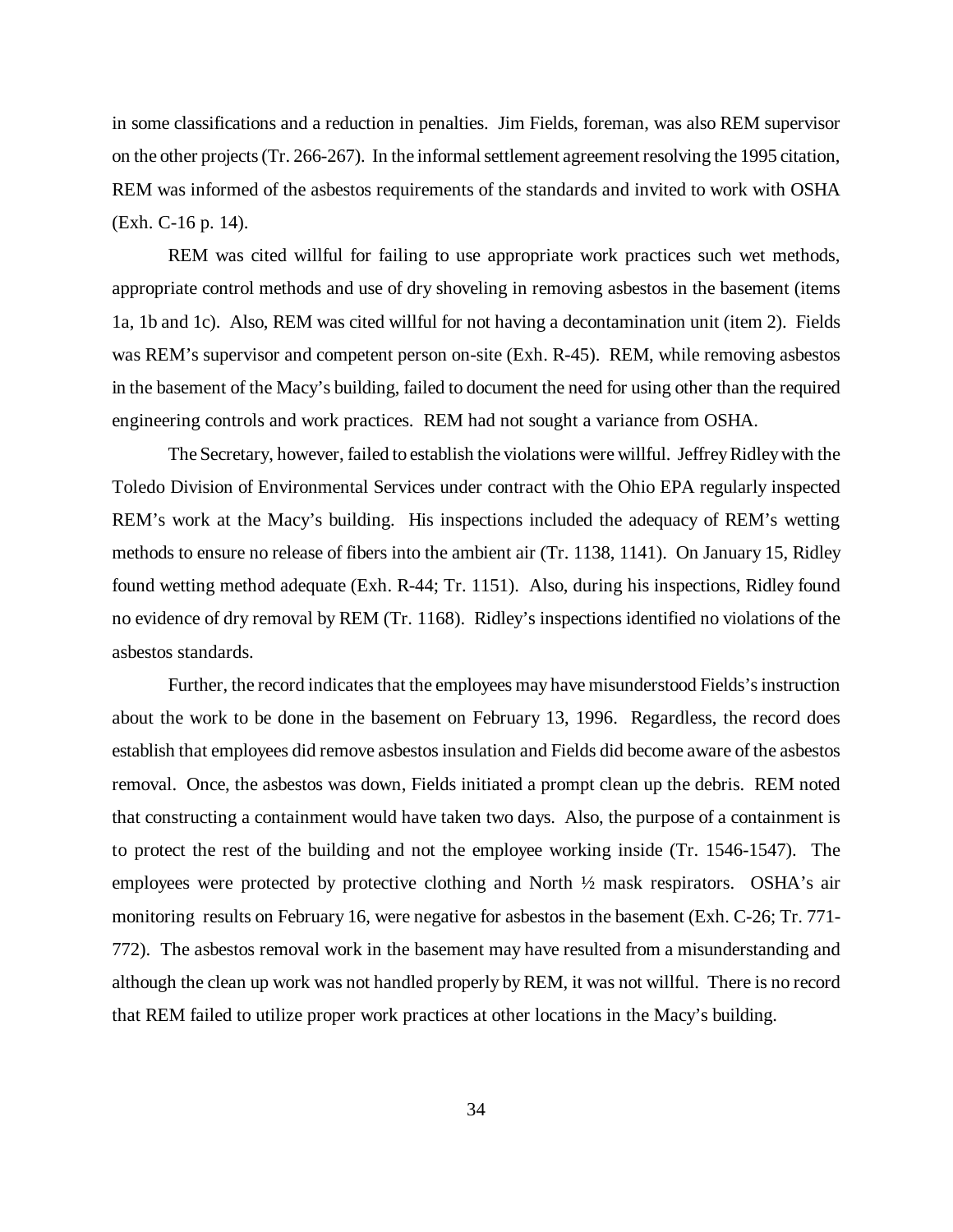Item 2, failing to maintain equipment rooms on floors two through eleven while REM was removing asbestos from the pipe chase in the elevator shaft, is also not considered willful. REM was cited previously for a shower violation and IH Ulczynski spoke personally with Fields regarding what was required for the pipe chase/elevator shaft. Douglas Sykes, a former REM supervisor, agreed with Ulczynski's account (Tr. 1474-1475).

However, the record indicates that Fields may have misunderstood the Ulczynski's instruction. There is no evidence that proper decontamination areas were not used at other times and locations in the Macy's building. Also, REM was not cited previously for failing to utilize decontamination areas on other projects. According to the standard, a decontamination area consists of an equipment room, shower area, and a clean room "in series." Ulczynski directed that the equipment room be separated from the rest of the decontamination area on the first floor. Fields had requested Ulzcynski's assistance during her inspection for the remote decontamination unit. It is unlikely that Fields would have ignored a clear instruction to have an equipment room on each floor. Although REM should have been aware of the inadequate stairway between floors and the difficulty to employees in traveling the stairway with full protective equipment, the record fails to show an intentional knowing or voluntary disregard for the requirements.

#### Penalty Consideration for Citation No. 2

For violations of §§ 1926.1101(g)(1), 1926.1101(g)(3) and 1926.1101(g)(5) (items 1a, 1b, 1c), a grouped penalty of \$6,000 is assessed. REM knew of the condition through its supervisor onsite and the exposure to asbestos can cause serious health problems including death. The gravity is high gravity because of employee exposure to asbestos. Although the air monitoring was negative, the bulk samples showed the debris being removed from the basement contained 50% to 75% asbestos. REM is given credit as a small employer but no credit for history or good faith. REM had received two previous serious citations.

Items 2, violation of  $\S 1926.1101(j)(1)(i)$ , a penalty of \$5,000 is assessed. REM's supervisor on-site knew of the condition and employee exposure to asbestos can cause serious health problems. There was decontamination unit in the basement and no equipment room on each floor. Because of the exposure to asbestos, the gravity is high. REM is a small employer and had received two previous serious citations.